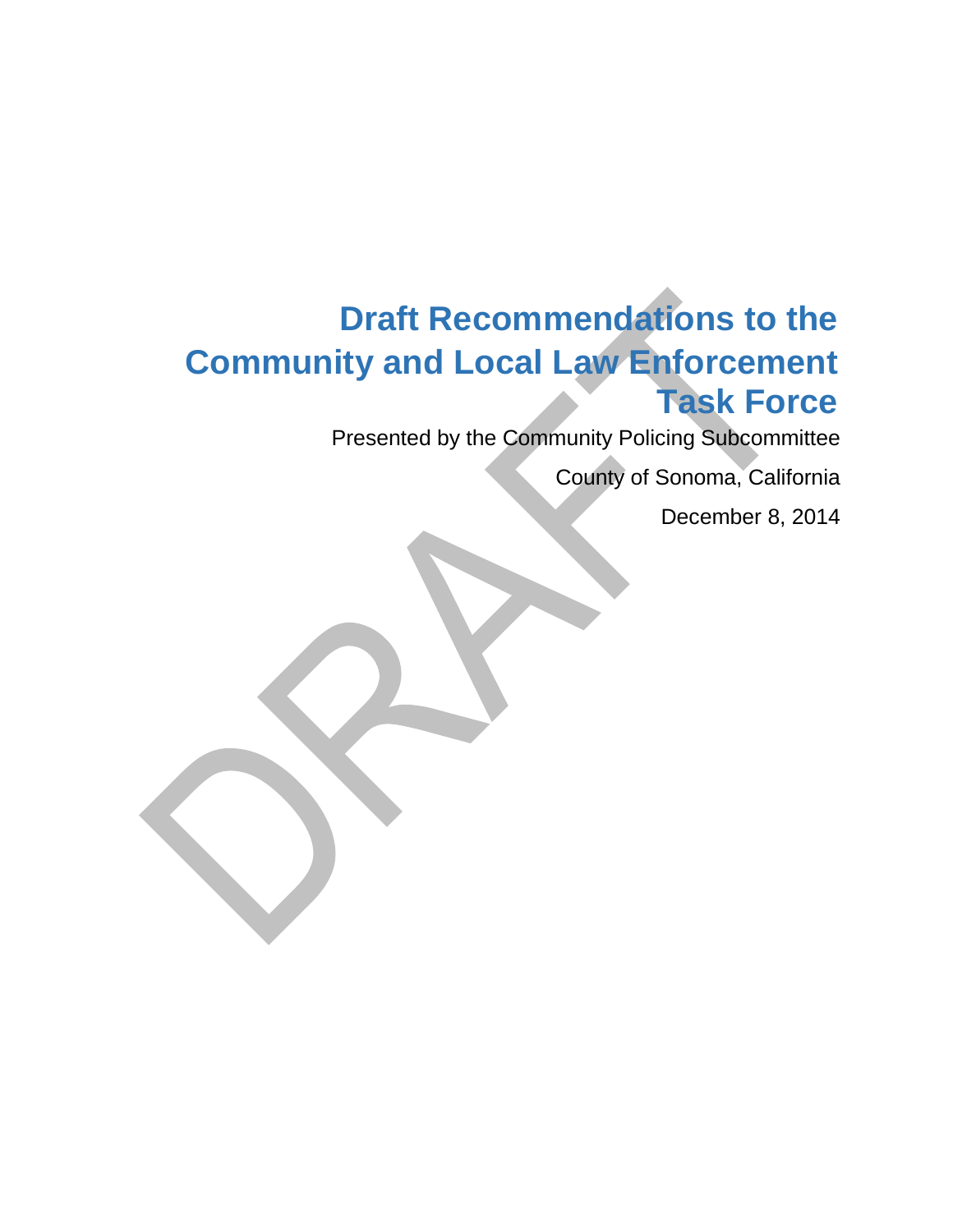# **Recommendation #1 Improve Critical Incident Response [DRAFT]**

# **Summary**

Responding effectively to critical incidents is about more than dealing with perpetrators, victims and crime scenes. Critical incidents can have profound effects on the families of those involved and the communities they represent. Addressing the needs of these stakeholders in a personal and professional manner and understanding the impact these events have on their lives is critical to fostering trust and good will between law enforcement and the communities they serve. Failure to recognize and address the diverse needs of families and communities following critical incidents may inadvertently cause alienation, misunderstandings and lack of trust.

# **Brief Overview of Process**

In preparing the recommendations regarding critical incident response, the Community Policing subcommittee reviewed several policies from jurisdictions both inside and outside the State of California. Some of the recommendations put forth below reflect policies used in the past by local law enforcement agencies, while others were developed specifically in response to an identified need in the County. In addition, the subcommittee conducted several interviews with local law enforcement personnel and many community leaders regarding this topic. We also considered the recommendations put forth in the presentation to the Task Force by family members involved in critical incidents in the County.

# **Recommendation**

A. A non-uniformed representative of the investigating law enforcement agency be immediately dispatched to the scene of any critical incident to act as a liaison between the officers at the scene and the family and community members present at the scene.

# **Rationale**

Law enforcement (LE) at the scene are focused on securing the scene and preserving the evidence and are not able to respond to citizen inquiries. Rumors can run rampant without the intervention of a responsible representative from LE explaining to those on the scene what is happening and when information will be made available about the investigation.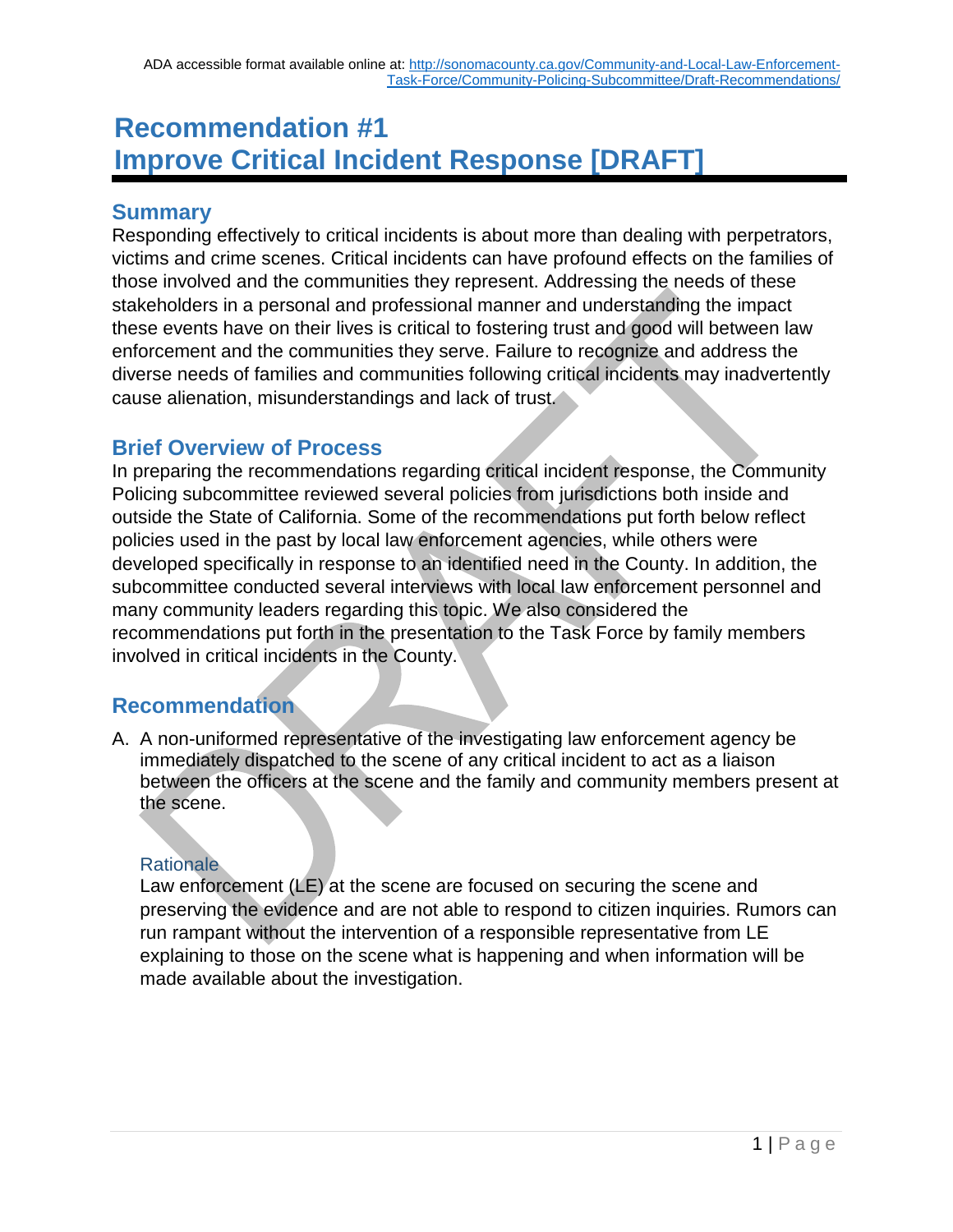B. A civilian liaison remain on scene as long as the community is present.

#### **Rationale**

It is important that the law enforcement agency at the scene gauge the mood of the community before leaving the scene with community members still present.

C. Civilian liaison inform the community that a community forum will be held within 5-7 days of the incident and that they will be notified as to when and where the forum will take place.

#### **Rationale**

Rapid communication with the community is essential to avoid the development of rumors and conjecture. Open and honest dialogue goes a long way toward building confidence and trust between the community and law enforcement (LE). The understanding that a forum will be held to discuss the incident allows for a "cooling off" and lessens the development of resentment of LE and the specific officers involved.

D. Within 48 hours of a critical incident, LE meet with key groups in the affected neighborhood and/or CBO's that handle the type of incident (e.g. domestic violence, mental health,) to develop the plan for the community forum and the list of appropriate attendees which may include representatives from agencies that focus on officer conduct and constitutional protections (NAACP, ACLU, Los Cien, NAMI etc.)

#### **Rationale**

LE should proactively nurture and develop relationships with those who can, internally and externally, contribute to effective policing and responses to critical incidents. These relationships should begin to be nurtured immediately so that a point person is readily identified who will assist in the structure of the forum in response to a critical incident.

- E. Any press release about the incident or investigation shall be immediately posted on the LE webpage at the same time that it is released to the media.
- F. All available information (including any video and dispatch tape of the incident) be share with the community within 7 days of the incident or the specific reasons shall be publicly given as to why such information cannot be shared.

#### Rationale

The vast majority of information is known within the first four days of an incident. Where more information is released immediately, more confidence in LE is generated. This may require a change in philosophy particularly as it relates to advice from legal counsel.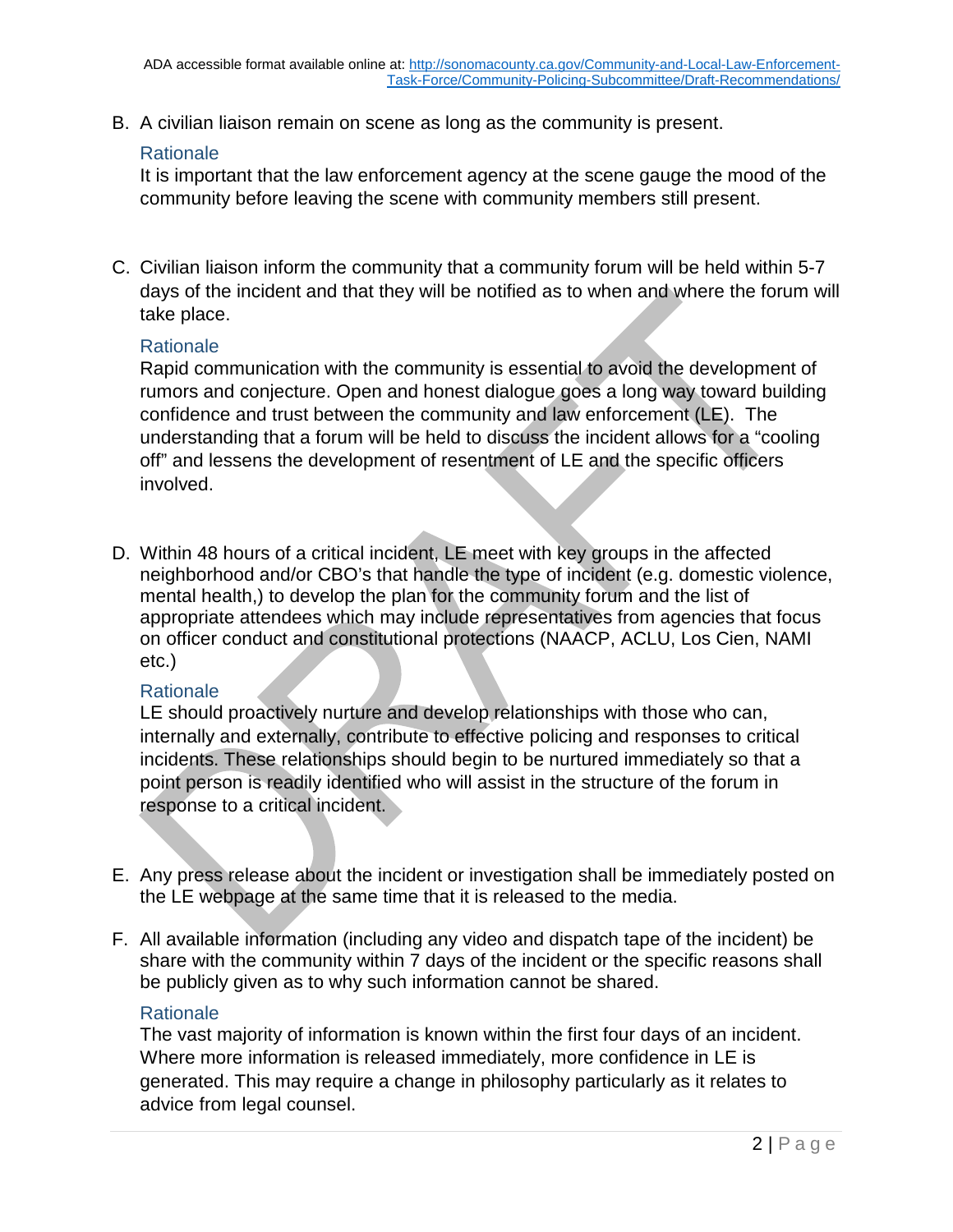G. The top official of the LEA involved issue a statement of apology, condolence or regret (this is not an admission of liability) as appropriate to the community and affected family within 48 hours.)

## **Rationale**

LE can be absolutely sorry the incident took place without admitting fault. Expressions of sympathy can go a long way toward strengthening the community/LE relationship.

- H. The family be provided a list of service providers (counselors, etc) and funds, if necessary, to engage such providers.
- I. Within 12 hours of incidents the family be provided with a phone number for direct access to the LE representative who will act as a liaison between the family and the LEA. In addition to being the liaison, the representative shall have the following duties:
	- a. To assure that LE treats the family with dignity and respect.
	- b. To arrange for a rental car or replacement phone if these have been retained for investigative reasons.
	- c. To provide investigative updates to the family ahead of any press releases or other disclosures to the media and public.
	- d. To personally deliver a copy of the incident report to the family as soon as it is deemed complete and offer to arrange a meeting with the family ( and their lawyer if they have retained one) and the LE person knowledgeable about the investigation to answer questions about the incident.
	- e. To otherwise assist the family as needed.

#### **Rationale**

One of the major concern from families of victim's of critical incidents is the lack of information they receive and the feeling that they are being treated as suspects. This heightens mistrust and resentment at a time when cooperation is essential to the effective investigation of the incident.

J. A meeting between the officer involved and the family (where the family desires such a meeting and the officer is amenable to one) mediated by an appropriate neutral party take place.

## **Rationale**

It is harder to demonize people when you meet them face to face. Personal contact in a controlled mediation allows for exchanges that cannot take place in an adversarial forum, potentially increasing feelings of empathy between the officer and the family.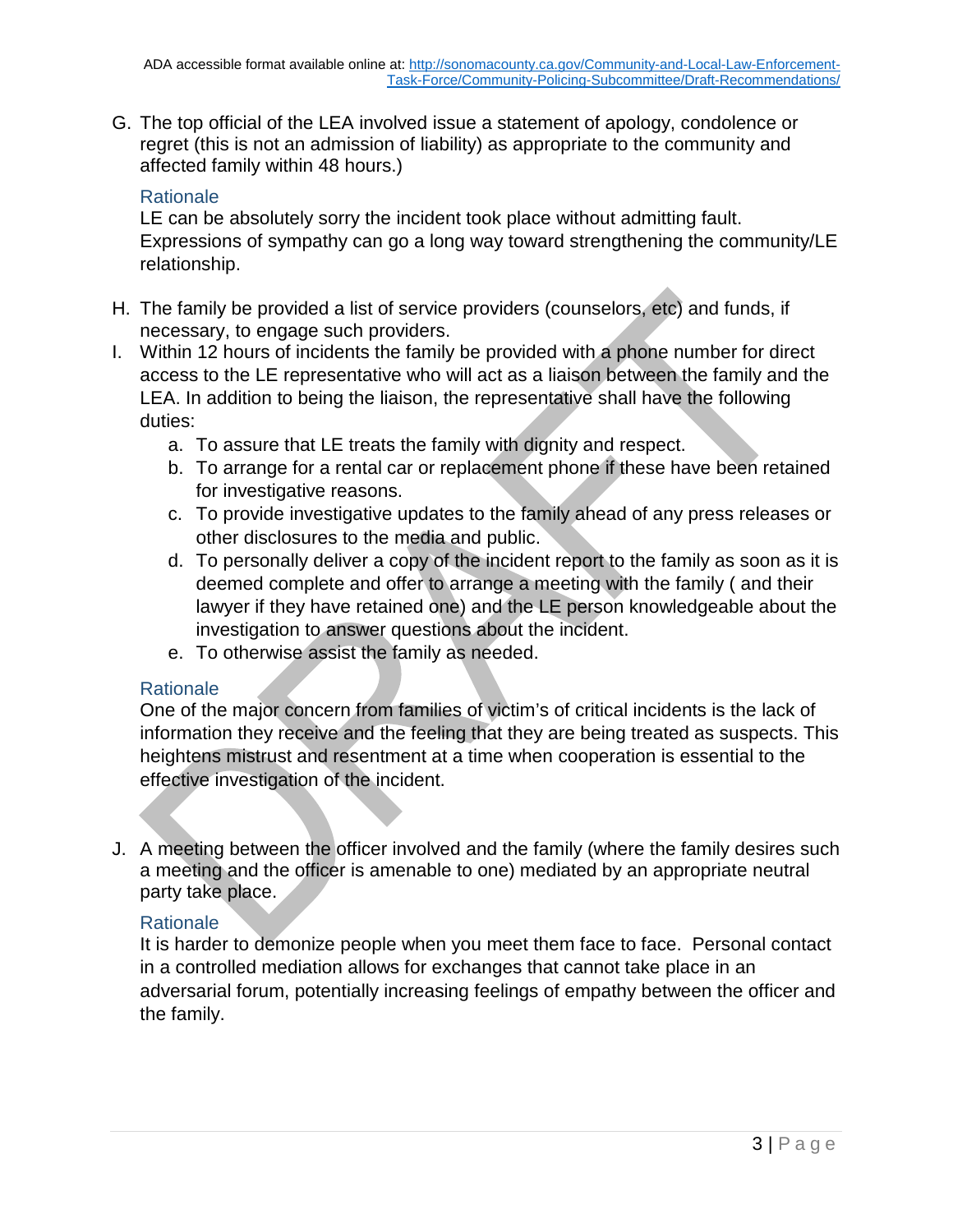K. Within 90 days of a critical incident, the LEA involved conduct a community satisfaction survey to gauge how the community is responding to its efforts.

#### **Rationale**

It is important that LE communicate with the community to get a sense of how its reaction is being viewed and avoid being seen as aloof.

An incident may be deemed "critical" significantly after the fact because of the response of LE during the investigation. When that is the case, as many of these recommendations as are applicable should be implemented.

## Resources needed

It is assumed that critical incidents will be few and that current employee levels should be adequate to supply the site representative and family liaison when needed. However, some overtime pay may be required.

Minimum funds may be required for notice and site preparation for the community forum. The fund for assistance with counseling, burial etc. shall not exceed \$20,000.

Timeline/implementation recommendation Pending.

Performance indicator(s) Pending.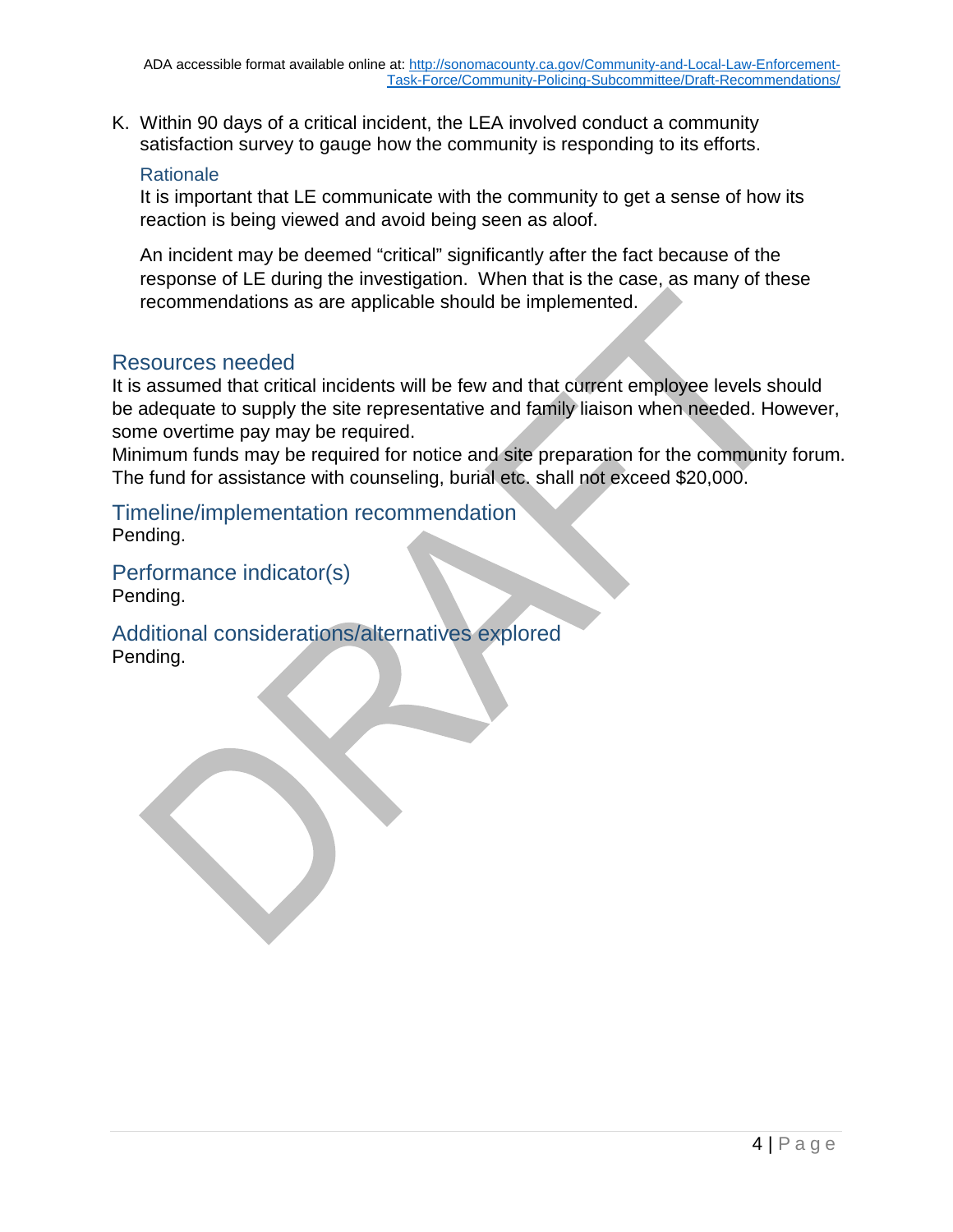# **Recommendation #2 Enhance Law Enforcement Programs and Activities [DRAFT]**

# **Summary**

The Community Policing philosophy is based on the understanding that a strong and supportive relationship between law enforcement agencies (LEAs) and the communities they serve is critical to effective policing and community development. For some communities in Sonoma County, this relationship has been strained and trust has been eroded. In order to begin to bridge this gap and rebuild trust, new law enforcement programs and activities to engage and support communities are warranted.

# **Brief Overview of Process**

In preparing the recommendations for Law Enforcement Programs and Activities the committee reviewed the U.S Department of Justice Community Oriented Policing Services publication, the San Francisco Community Policing report as well as community policing programs from around the country. In addition we interviewed local law enforcement personnel and many community leaders.

# **Recommendation**

- A. Beginning meetings with law enforcement (LE) and community based organizations (CBO) in their "beat" areas to identify concerns and develop problem solving strategies
- B. Developing a resource list for the community and training officers to be service navigators.
- C. Providing LE with "community resource cards" specific to their beat that can be carried on their person or in their vehicle and given out to community members.

## Rationale

The essence of Community Policing is the development of collaborative partnerships between law enforcement agencies and the communities and organizations they serve to identify problems and offer solutions that will increase trust and cooperation.

D. Development of programs and outreach plans to reach youth in underserved areas with existing programs such as: Explorer Scouts, Cadet and V.I.P. programs. Such programs should have a component that starts in elementary school, so students can progress, receive mentorship, etc.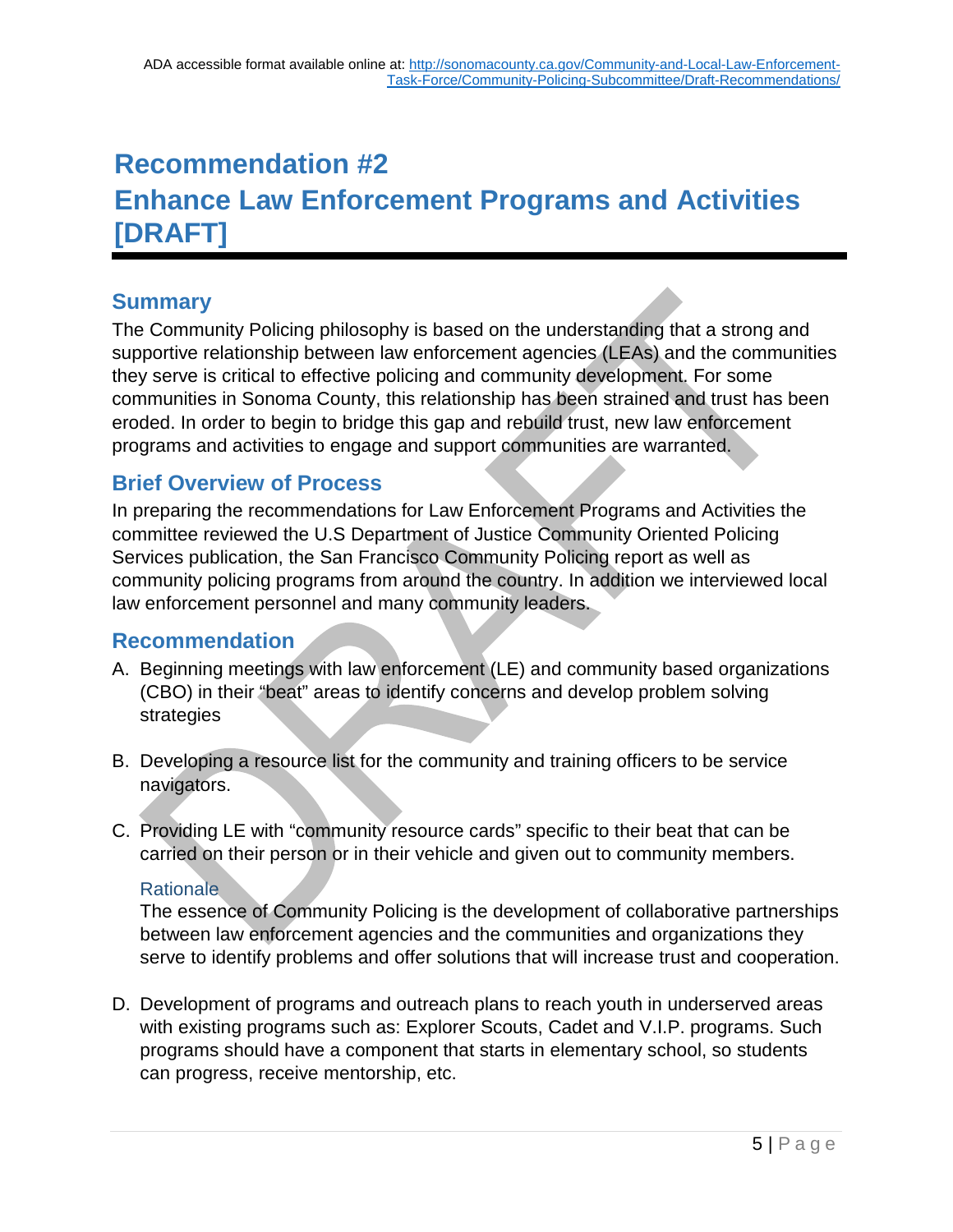- E. Establish a Police Athletic League (P.A.L) in underserved areas
- F. Strengthening career public safety pathways for local high schools and including careers in subsidiary fields such as dispatcher and field tech. Engaging Career Technical Education programs and other CBOs in carrying out this goal.
- G. Strengthening career public safety pathways for local high schools and including careers in subsidiary fields such as dispatcher and field tech. Engaging Career Technical Education programs and other CBOs in carrying out this goal.
- H. Designing activities to be place-based or arranging transportation to site so that students and adults in underserved communities can participate; providing translation services when needed.

#### Rationale (D-H)

In order to have LEAs that are representative of the communities they serves, it is necessary to have an adequate pipeline of potential recruits from underserved areas and unrepresented populations. Strengthening the "pipeline" for recruitment of individuals from these areas and populations requires programs that engage young people, of diverse backgrounds and different genders, with LE and in LE activities.

- I. Increasing the availability for "ride -alongs" job shadowing activities and tours (jail, SRJC training Center) in underserved areas.
- J. Developing a communication and outreach plan to engage residents in language appropriate Citizens Academy, including place-based academies.

#### Rationale (I-J)

Understanding the vital role law enforcement plays in protecting the community and experiencing the officer work environment helps to bridge gaps and promotes empathy between LE and the community.

#### Resources needed

- Scholarships
- Transportation

## Timeline/implementation recommendation Pending.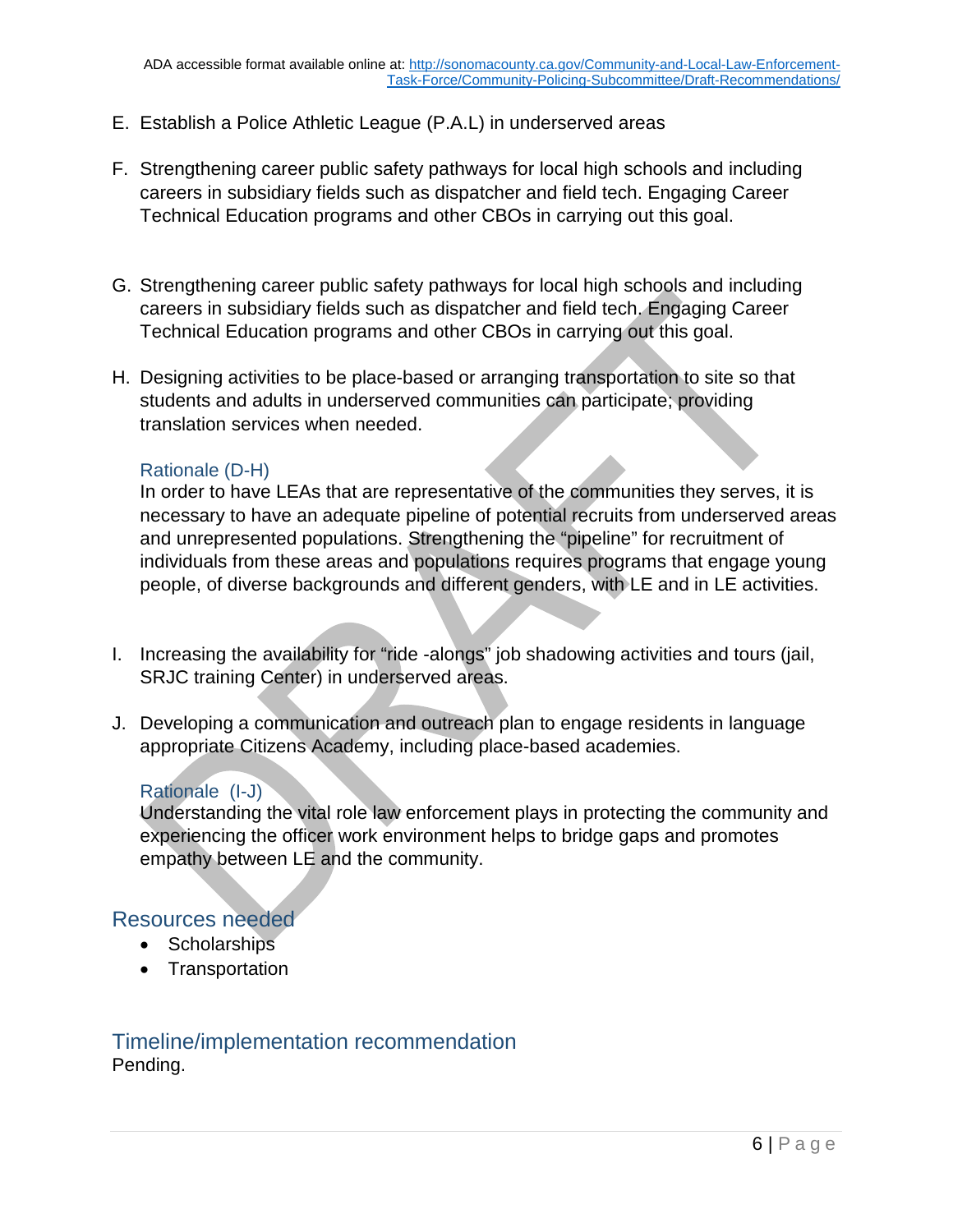ADA accessible format available online at: [http://sonomacounty.ca.gov/Community-and-Local-Law-Enforcement-](http://sonomacounty.ca.gov/Community-and-Local-Law-Enforcement-Task-Force/Community-Policing-Subcommittee/Draft-Recommendations/)[Task-Force/Community-Policing-Subcommittee/Draft-Recommendations/](http://sonomacounty.ca.gov/Community-and-Local-Law-Enforcement-Task-Force/Community-Policing-Subcommittee/Draft-Recommendations/)

Performance indicator(s) Pending.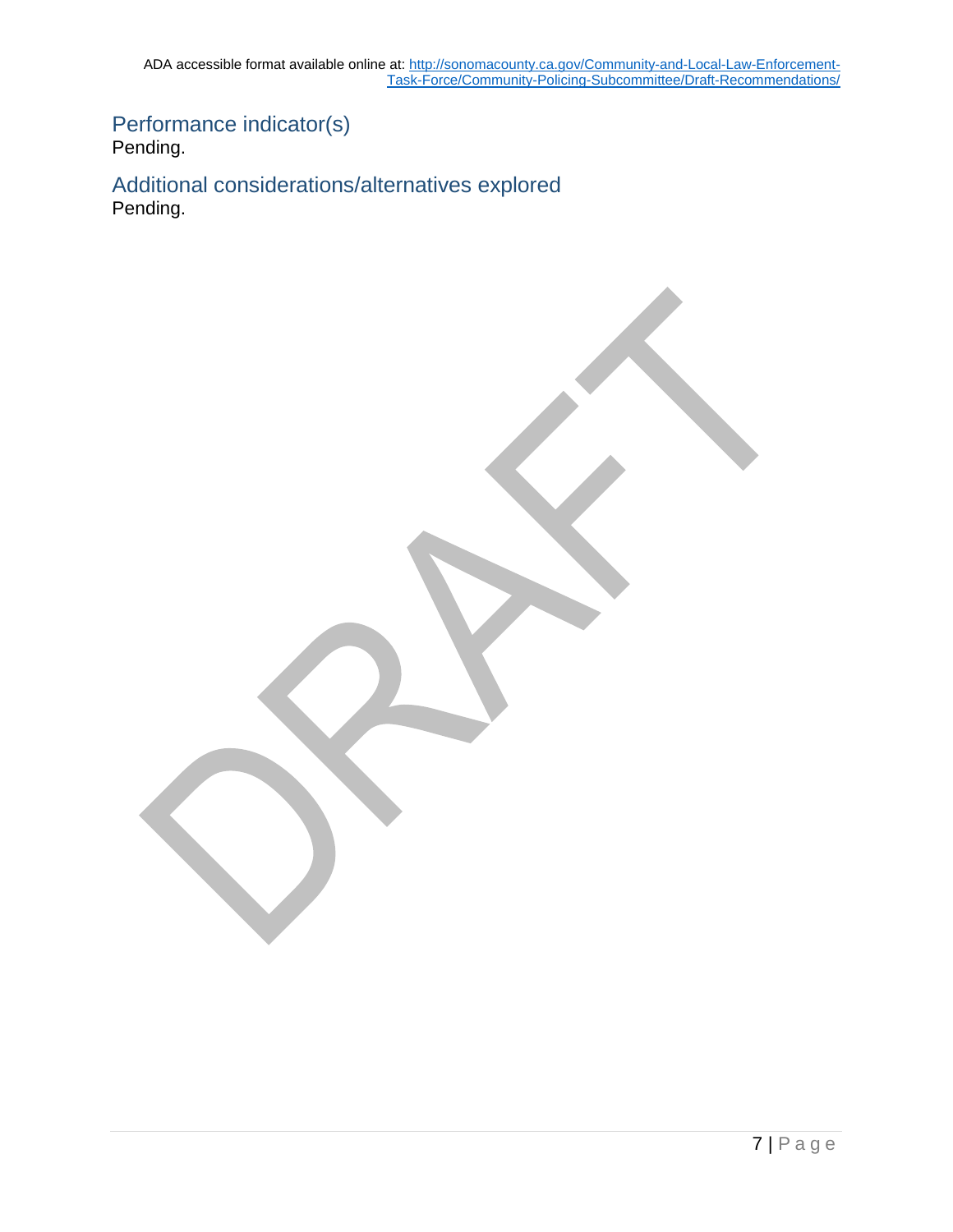# **Recommendation #3 Improve Community Outreach and Engagement [DRAFT]**

# **Summary**

These recommendations focus on an active plan for developing and enhancing community stakeholder relationships between local law enforcement agencies (LEAs) and the communities they serve, with an emphasis on facilitating and improving community dialogue and interactions.

Establishing and supporting strategic relationships and programs with community-based organizations and stakeholders is central to the community policing philosophy. These relationships help to build trust between local LEAs and the communities they serve and make for better and more effective policing.

# **Brief Overview of Process**

During its investigative process, the Community Policing subcommittee received several reports from LEAs regarding their current partnerships with community-based organizations. In addition, we reviewed the County's 2014 *A Portrait of Sonoma County*  disparities report; with a particular emphasis on the five priority areas outlined in the document. We researched existing programs on a local and national level that carry out best practices in community policing activities and philosophy, and reviewed internal and external LEA processes regarding broader community outreach and engagement.

# **Recommendation**

A. Recommends that the SO identify and partner with established CBOs (community based organizations such as: Community Action Partnership of Sonoma County, Restorative Resources, Social Advocated for Youth, North Bay Organizing Projects, Latino Service Providers, Verity, National Alliance of Mental Illness, Los Cien, etc.) to develop community dialogues/town halls that serve to share information of interest to the community, to develop action items, and to report back to the participants and the community. The community partners can serve as a liaison between LEAs and the community and facilitate the process, help with outreach, meeting facilitation, follow-through of action items, and aiding with the reporting back of information.

## **Rationale**

Community-based organizations work regularly with diverse populations and are aware of the outreach, needs, and work with these populations, and as such are aware of the needs in the community. They also have outreach and facilitation mechanisms available to them. Regular contact with communities, especially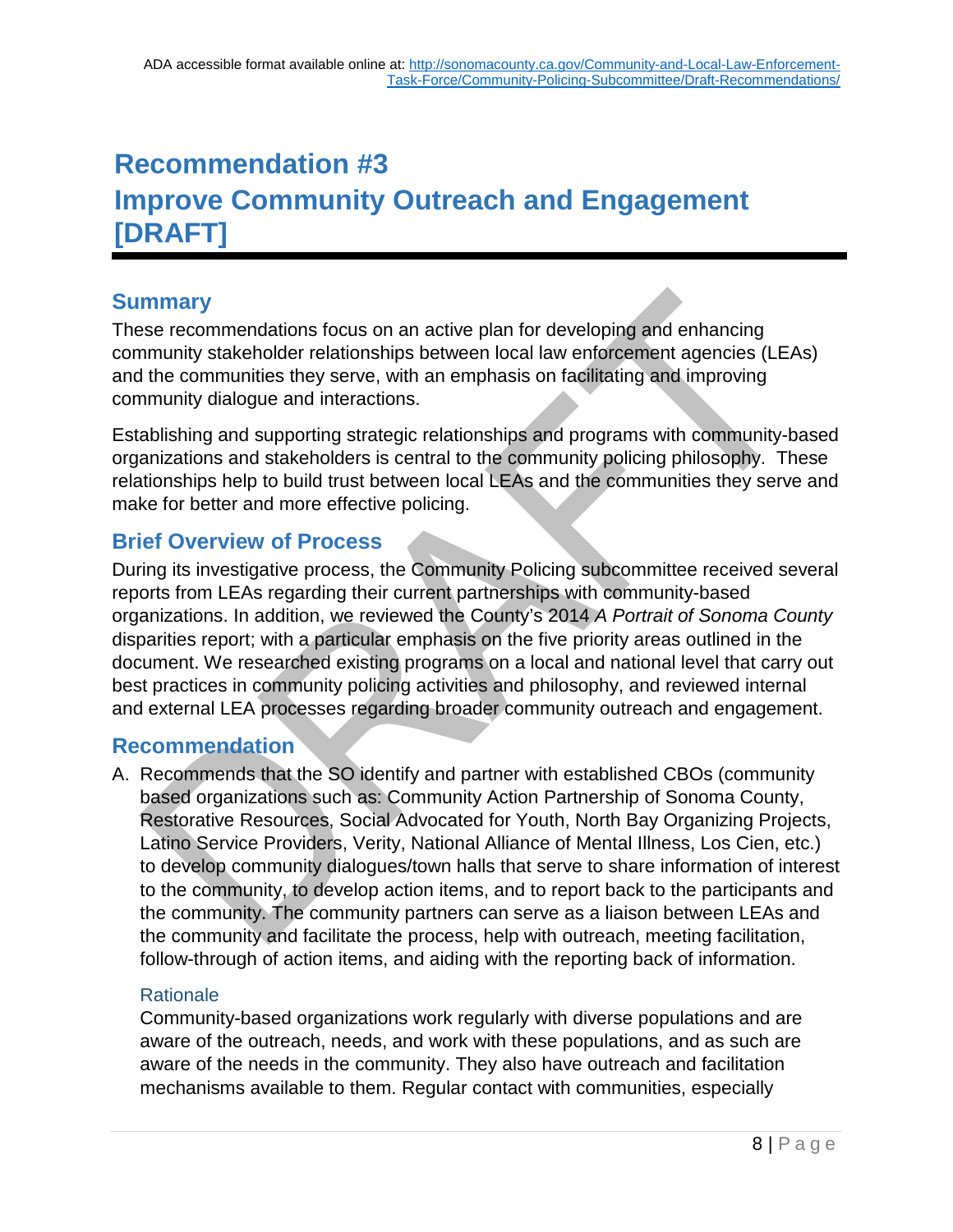disenfranchised communities, will help to build and repair trust, educate residents about activity in their community and how they can become active partners in improving their neighborhoods.

## Resources needed

Law enforcement agencies staff to coordinate community dialogue sessions which can be a collaboration with community-based organization (noted above) and/or County (Health or Human Services) department staff. Requires .5 FTE at law enforcement agencies and contract with outside agency/department. Communitybased organizations contract for facilitation of meetings; space fees, either shared or at school sites; law enforcement agencies staffing, data gathering and reporting back information

B. Recommend that SO implement an intentional bilingual outreach campaign modeled after the nationally acclaimed El Protector Program (Metro Nashville Police, CHP, Riverside, Washington State Patrol and other LEAs). The mission of the program is to create an outreach program that strengthens the relationship between the Latino community and the LEA, building collaboration with community stakeholders. The program places special emphasis on people with limited English speaking abilities. In addition, this bilingual/bicultural program provides public education through dialogue with the Latino community, instead of focusing specifically on enforcement measures.

## **Rationale**

This nationally recognized program has been adopted by LEAs to serve Latino communities. Many of the agencies have found this to be a successful program that meets their community oriented policing goals. The model includes LEOs, partners, and an advisory board; our local SO can use the Latino Advisory Committee in the development and overseeing of this program. Attached: El Protector Program standard operating procedures and related articles.

## Resources needed

Two sworn deputies and one community services officer under a community relations commander; the support of an advisory committee; budget for outreach and programs. Attached El Protector Program Standard Operating Procedures and related articles.

C. Recommend LEAs develop a process for collecting, interpreting, and analyzing public contact data to identify potential disparities in practices that might indicate whether it there's a difference in impact policing based on a variety of factors (gender, race, age, location, etc.)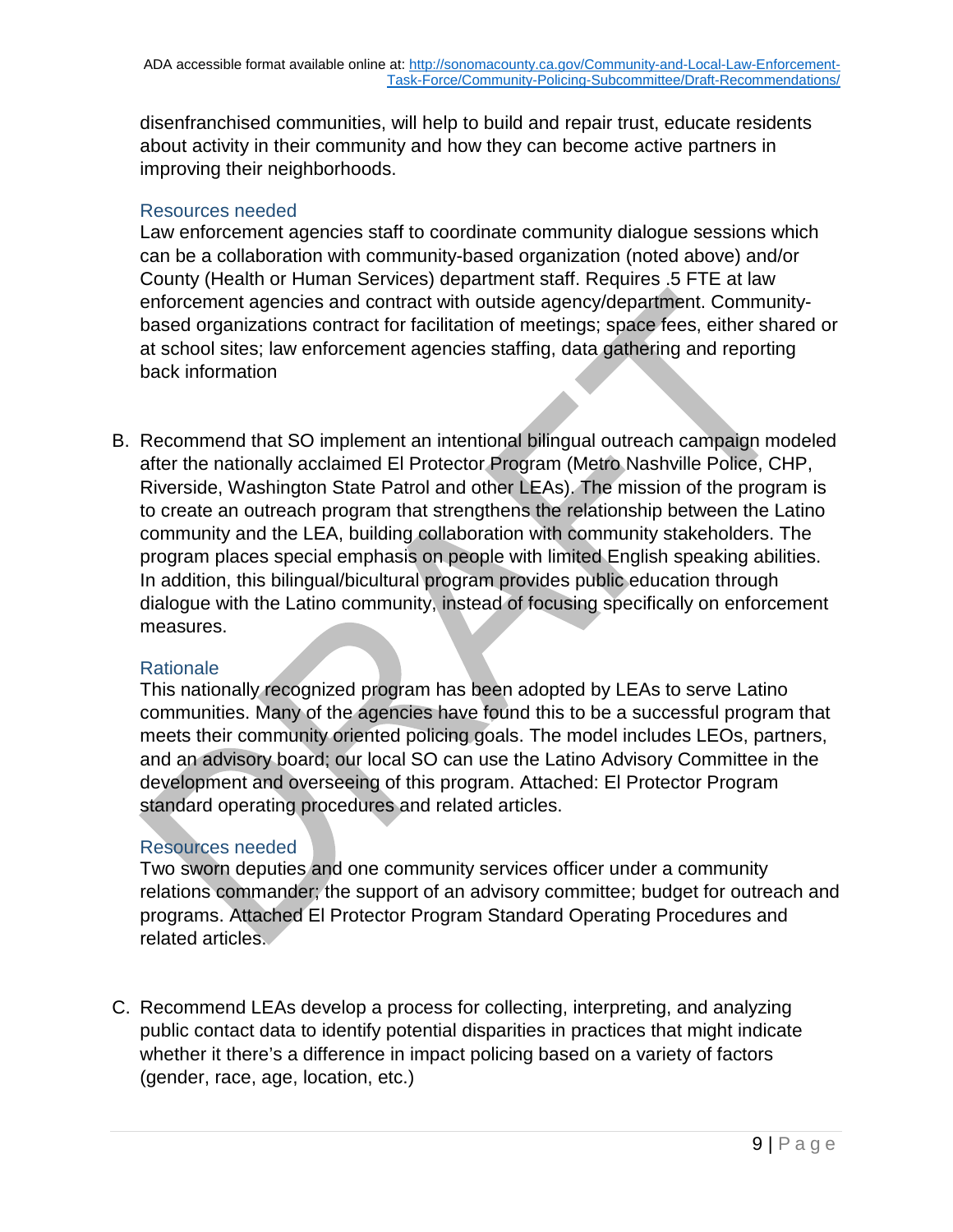Sharing statistics, trends, and real-time information with the public helps to bring a joint problem solving effort and transparency to local problems. Reporting out to community in these areas would help to build transparency and rebuild trust factors throughout the community. Note: CHP has a model that collects and distributes similar data to the public.

### Resources needed

SO has indicated they have acquired a data collection tool. After determining the information required from the public, SO staff will need to extract data of importance to the community and report back.

D. Recommend that LEAs partner with CBOs to conduct biannual community surveys on the level of police services satisfaction, information on interest to the community, and follow up with the community to report back on the results on top identified items and plans to address them. LEAs should work with CBOs to develop the survey, analyze results, and provide feedback to the public. Plans should be developed to address identified areas of need.

#### **Rationale**

It's important to conduct periodic surveys of the community on satisfaction of LEA services to assess progress and identify areas of need.

#### Resources needed

Law enforcement agencies staff works with community-based organizations to develop and distribute survey, and works to analyze results and work on a plan for identified needs. Law enforcement agencies staff and community-based organizations contract/partnership. Note: SSU has data analysis students that can take on this project.

E. Recommend that specific, successful community policing programs and activities performed by LEAs or in partnership with CBOs be recognized as an Upstream Investment and listed on the website, so that the public, LEAs, CBOs and other interested parties can learn about successful LEA programs, partnerships, and activities that produce positive outcomes.

#### **Rationale**

Highlighting successful community policing activities and programs will help to recognize and bring attention to the positive efforts of LEAs and partners. Reference: Upstream Investments; this recommendation would meet the goals of (1) the whole community is engaged in the healthy development of children and (2) all community members are well sheltered, safe, and socially supported.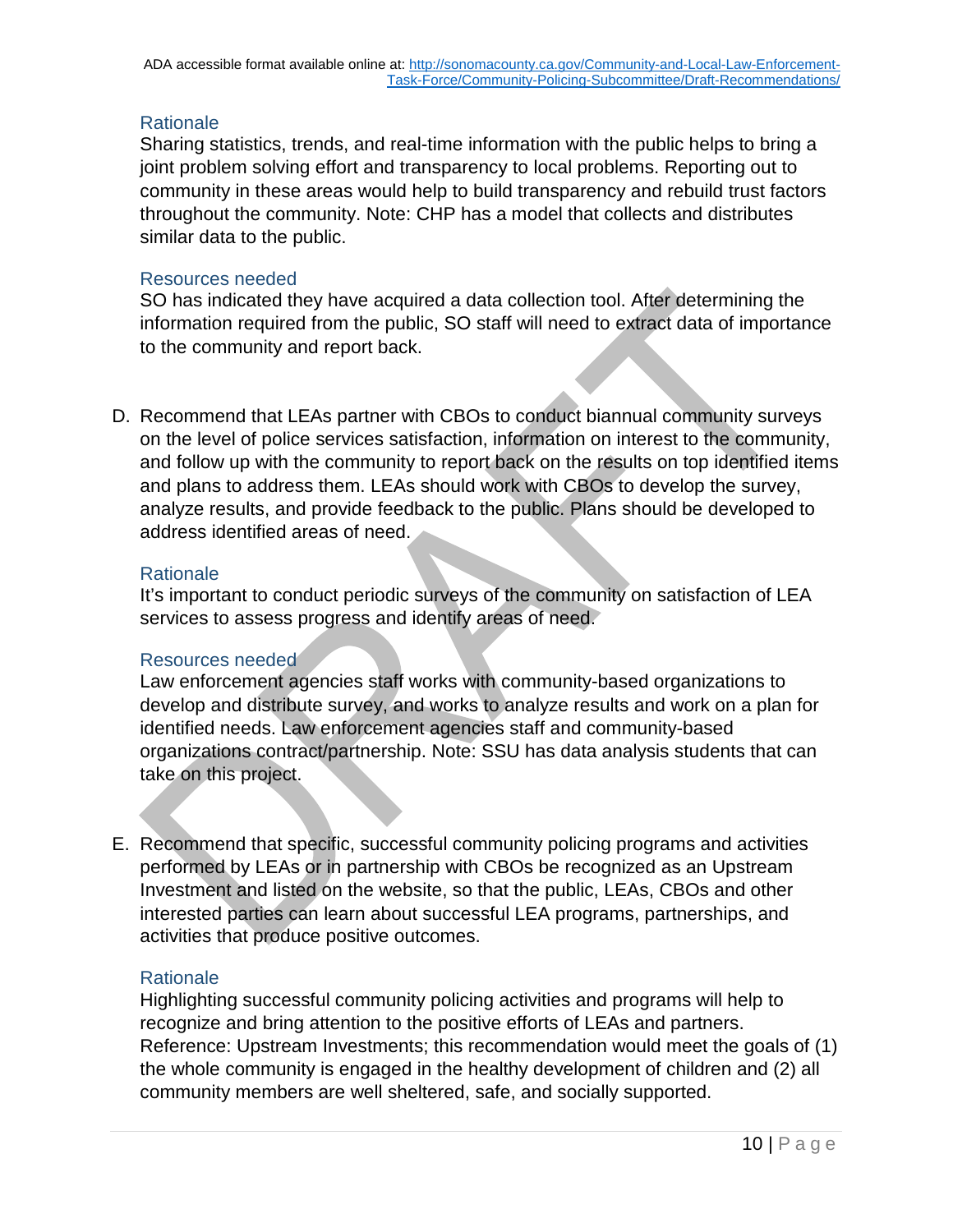#### Resources needed

Training SO staff on Upstream Investments and how to identifying and submit applications to the program.

F. Recommend that LEAs increase the duration of beat assignments to allow for a better connection between the LEO and the assigned community.

#### **Rationale**

LEOs who spend a significant amount of time within an assigned community are able to connect and engage with residents.

#### Resources needed

No resources needed; bid assignment policy change.

G. Recommend that LEA develop an effective transition plan to pass on local knowledge and connections when transferring LEOs between beat assignments.

#### **Rationale**

There is value to transitioning important information and introducing new officers to meet the residents and learning about their new area from the previous officer.

#### Resources needed

Extended time, about a week, for two officers on a beat to transition necessary information from previous to new officer.

H. Recommend that LEO increase their foot and bike patrol time in neighborhoods, especially in the five affected neighborhoods identified in the Portrait of Sonoma.

#### **Rationale**

The community would be better served by patrol officers being more accessible in neighborhoods, walking or bike riding, when possible. The communities identified in Portrait of Sonoma as high need communities are also high crime areas and the neighborhood would benefit from a higher police presence. For example: The Moorland Neighborhood Action Plan revealed the residents of the neighborhood listed an increased police presence in their neighborhood as one of the highest priorities. Other similar communities may want the same police presence. Reference: Moorland Neighborhood Action Plan and Portrait of Sonoma.

#### Resources needed

Purchase of bicycles and related safety equipment.

I. Recommend that LEA consider assigning bilingual/bicultural LEOs where appropriate and provide bilingual services when needed.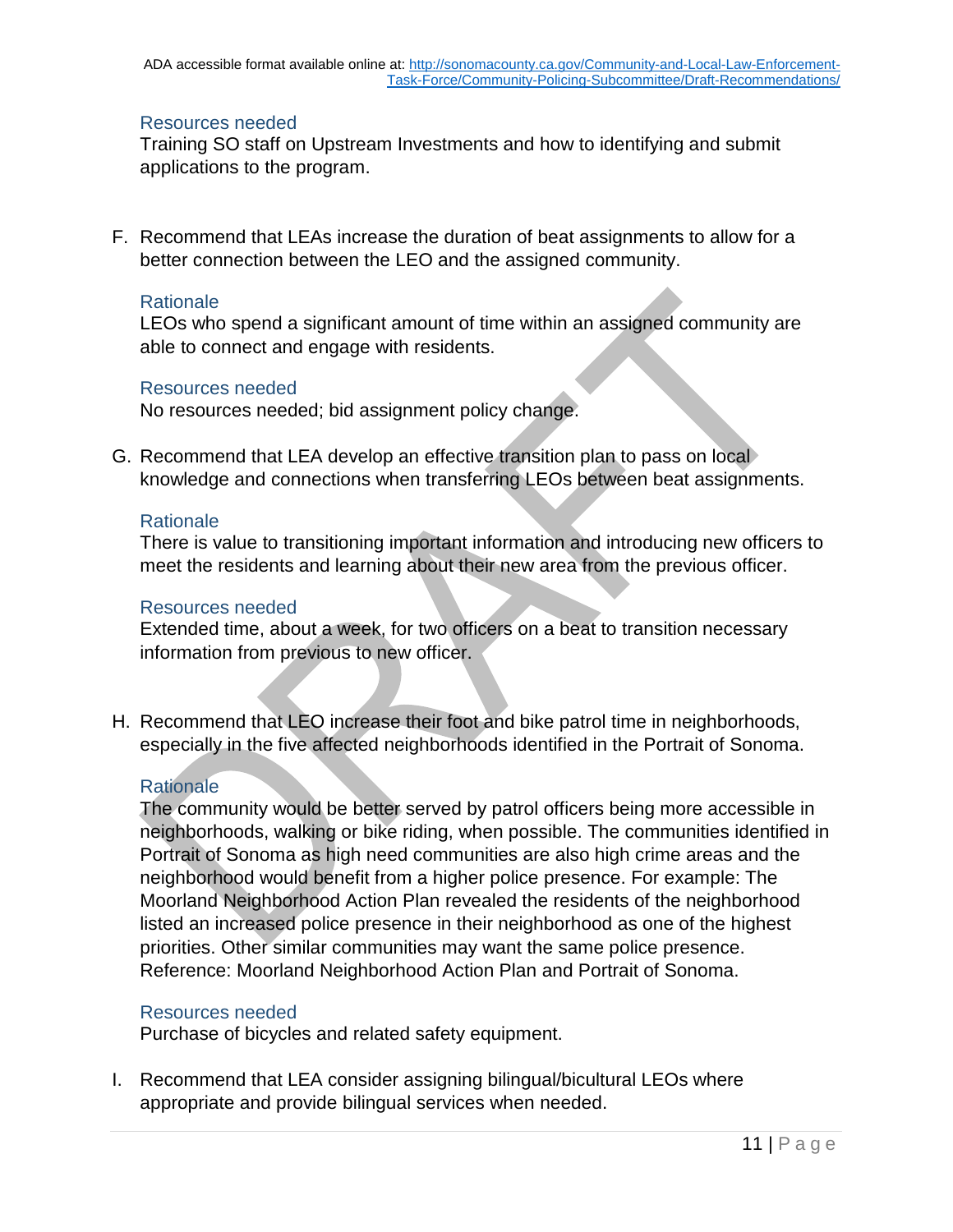In order to adequately serve the community, bilingual needs should be considered when assigning officers to 'beats.'

#### Resources needed

Hiring of more bilingual officers to accommodate needs of monolingual community.

Timeline/implementation recommendation Pending.

Performance indicator(s) Pending.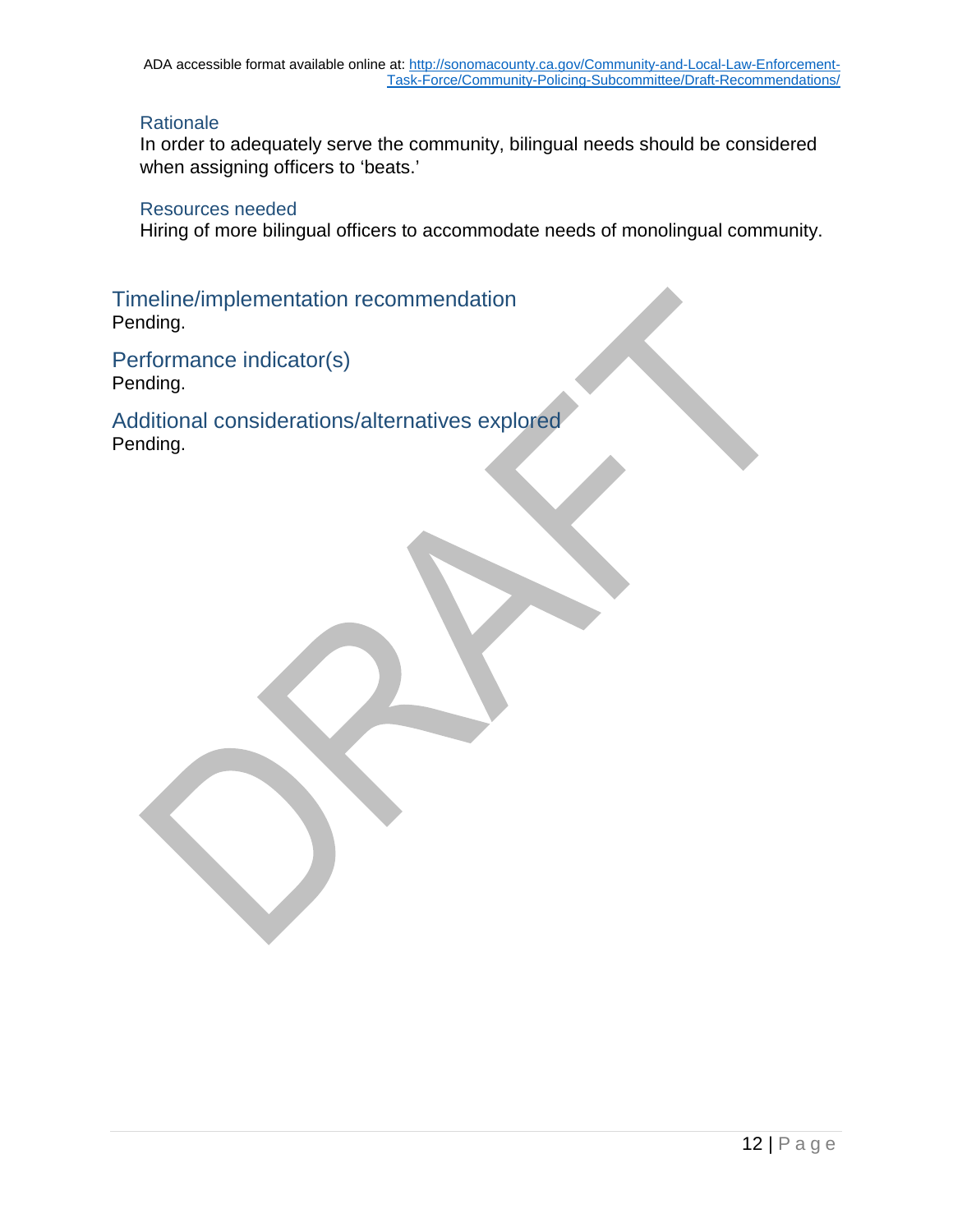# **Recommendation #4 Develop a Moorland Neighborhood Pilot Project [DRAFT]**

# **Summary**

These recommendations focus on creating a community policing, outreach and engagement plan, developed and agreed upon by residents and law enforcement, in the Moorland area in Southwest Santa Rosa. This project will serve to build trust, reduce crime and improve the quality of life of Moorland neighborhood residents. It will also act as a pilot project that may be replicated in other priority areas in the County.

## **Brief Overview of Process**

The Community Policing Subcommittee received reports from the Sheriff's Office (SO) and Santa Rosa Police Department (SRPD) about current and past community policing initiatives in the Roseland area. Subcommittee members also attended meetings of the Moorland Healthy Neighborhood initiative, where local residents developed an assessment of the recreation and well-being needs in the Moorland neighborhood, reviewed the County's 2014 *A Portrait of Sonoma County* disparities report, researched existing programs on a local and national level that carry out best practices in community policing and discussed the request of Moorland residents for more law enforcement patrol services and an improved relationship between the Moorland neighborhood and law enforcement with representatives of the SO.

# **Recommendation**

Develop a Moorland Community Policing Plan and Project, as a 5-year pilot, which would include the following elements:

High levels of collaboration with local school resource officers, faith-based organizations, businesses, community-based organizations, and County/City departments and local residents, with the purpose of developing, implementing and supporting the pilot;

## **Rationale**

Stronger partnerships with local stakeholders will lead to greater well-being for residents and a more effective law enforcement presence in the community.

Through a facilitated series of conversations and meetings, development of a public safety plan for the Moorland neighborhood that is agreed upon by residents and law enforcement.

At a minimum, the public safety plan should include: [1] A community safety survey and dialogue that addresses neighborhood issues regarding trust, current neighborhood policing practices, community and law enforcement concerns and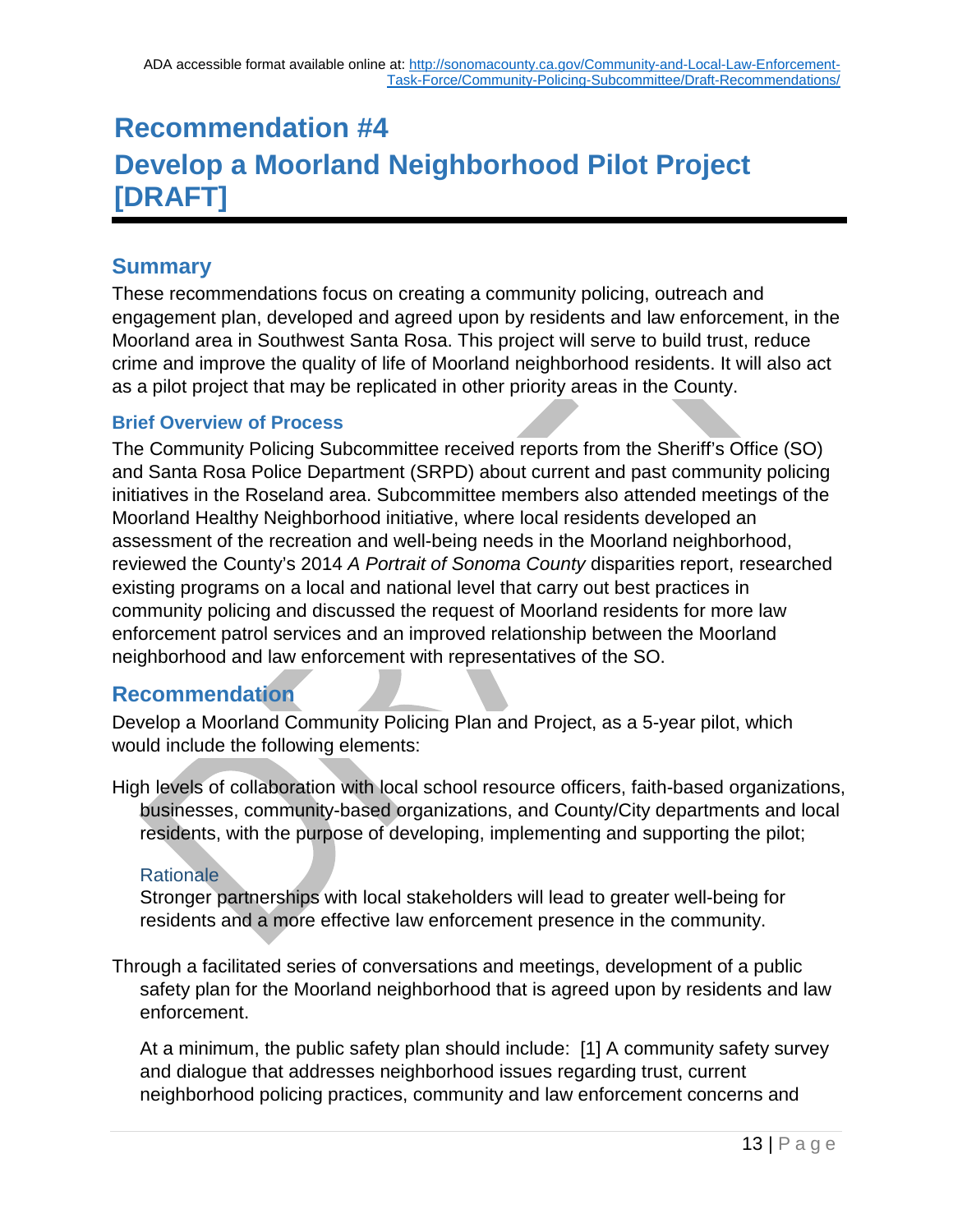enforcement priorities, and other issues and topics, as agreed upon by participants; [2] regular data collection and reporting regarding the number of traffic and pedestrian stops, interrogations, and arrests categorized by race/ethnicity, age, gender and County trends; [3] regular data collection and reporting regarding other law enforcement topics of interest to the community; [4] a detailed community engagement calendar developed by the LEA and community stakeholders; [5] establishment of a neighborhood council that will assist in implementation of the public safety plan and will assist in providing notice of meetings and distributing information about law enforcement activities in the neighborhood.

## **Rationale**

The creation of the plan and implementation of its goals will result in methods for readily sharing information about crime, police operations and social issues in the neighborhood. Long-term assignment of deputies will lead to expertise and trust that promotes trust and problem solving.

- Assignment of two deputies to the Moorland for a minimum of five years each. The deputies will be tasked with identifying and solving neighborhood law enforcement issues and concerns, getting to know and establishing relationships with neighborhood residents, leaders and local organizations, and leading local engagement efforts on behalf of their agencies.
- Dedicated offices in or near the neighborhood with phone and web access where law enforcement officers can conduct work and schedule meetings with local stakeholders;

#### **Rationale**

Moorland neighborhood residents have very recently requested increased Sheriff's Department patrol services in their neighborhood and that CALLE participate in an effort to improve the relationship between residents and law enforcement (see attached Moorland Health Neighborhood Project summary). Increasing Neighborhood policing practices will result in decentralization in the command structure and decision-making

## Resources needed

Two full-time deputies with full access to resources (patrol cars, bikes etc.) and with specialized training in community policing practices. Office space in neighborhood; preferably at a local school or community-based organization.

The deputies must have at least 5 years of experience in the SO, be bilingual (Spanish/English), have attended cultural diversity trainings, and be active with a local CBO as a Board Member or dedicated volunteer. The public safety plan will specify the percentage of daylight shifts that each deputy will patrol on foot or bicycle in the Moorland neighborhood.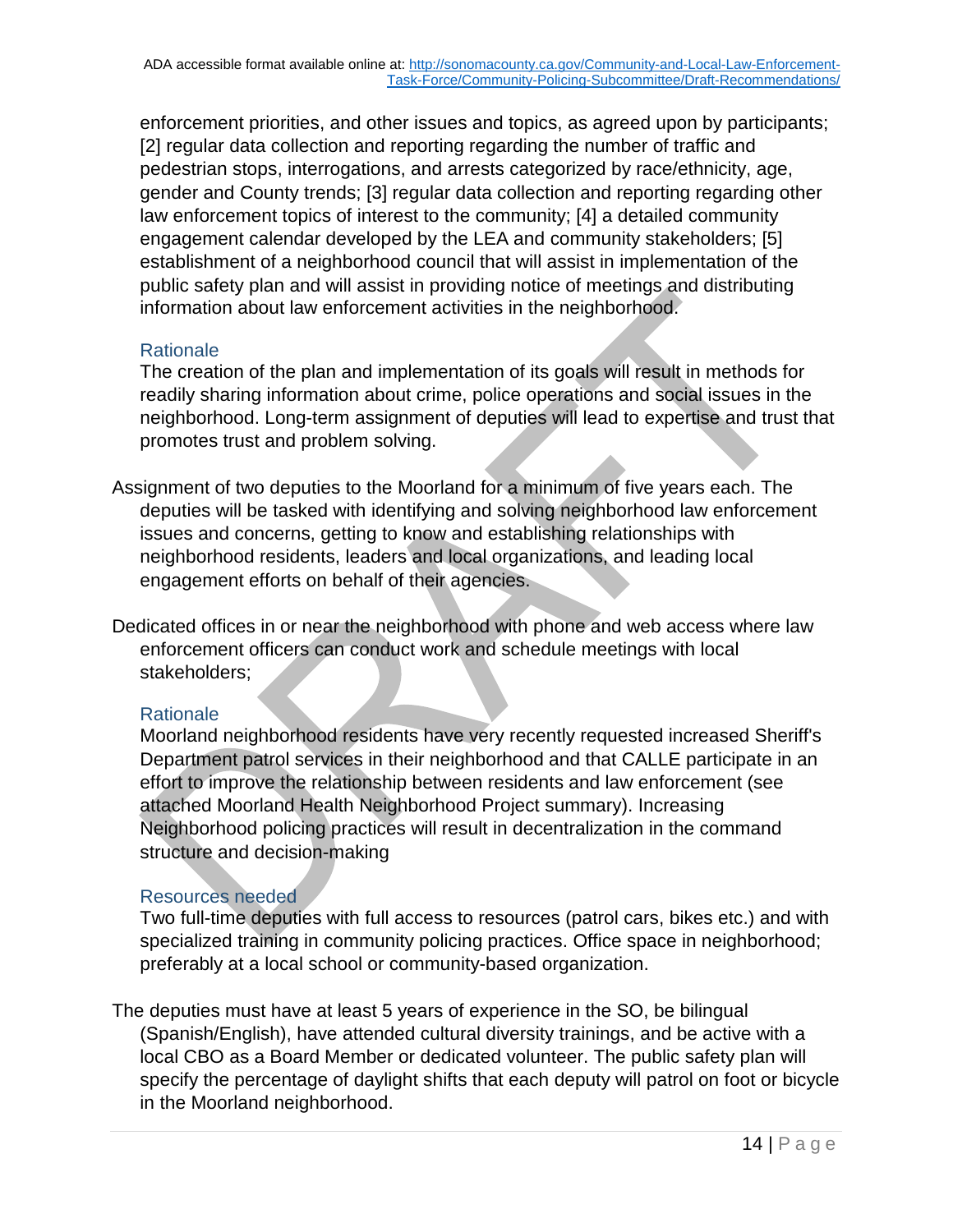- In collaboration with local stakeholder, creation of neighborhood youth oriented events not related to policing. Such activities could include annual recreational and sporting events, volunteer service projects, and local school and educational engagement projects such as the United Way's Schools of Hope.
- Monthly neighborhood meetings between LE and community to review data and neighborhood issues and concerns. The neighborhood deputies shall arrange monthly meetings with residents and appropriate CBO and County and City department representatives. (The first few meetings should be facilitated).
- Development of a youth police academy or other youth-oriented policing project and increased outreach and facilitation of adult ride-alongs. The purpose of these activities will be for local residents to gain a better understanding of the work of local law enforcement agencies and to facilitate increased communications between the community and law enforcement officers.
- Creation of a local advisory board similar to the "El Protector" Program in Nashville Tennessee (see attached document).

Law enforcement agencies are given the responsibility and power to use force against citizens and to detain and arrest. The community and neighborhoods should be full partners in the exercise of this vast power. To do this, a pilot project in the Moorland neighborhood will enable the neighborhood and law enforcement (SO and SRPD). To gain expertise in building trust and developing a neighborhood specific public safety plan. The safety of the neighborhood's residents will be improved.

Many residents in the Moorland neighborhood do not have experience seeking enhanced or improved government and police services. Hence, the concentration of resources is necessary in order to build the trust and expertise necessary to improve the quality of life in the neighborhood.

# Timeline/implementation recommendation

- Ninety days to recruit and place two deputies
- Six months to develop neighborhood/ SO public safety plan.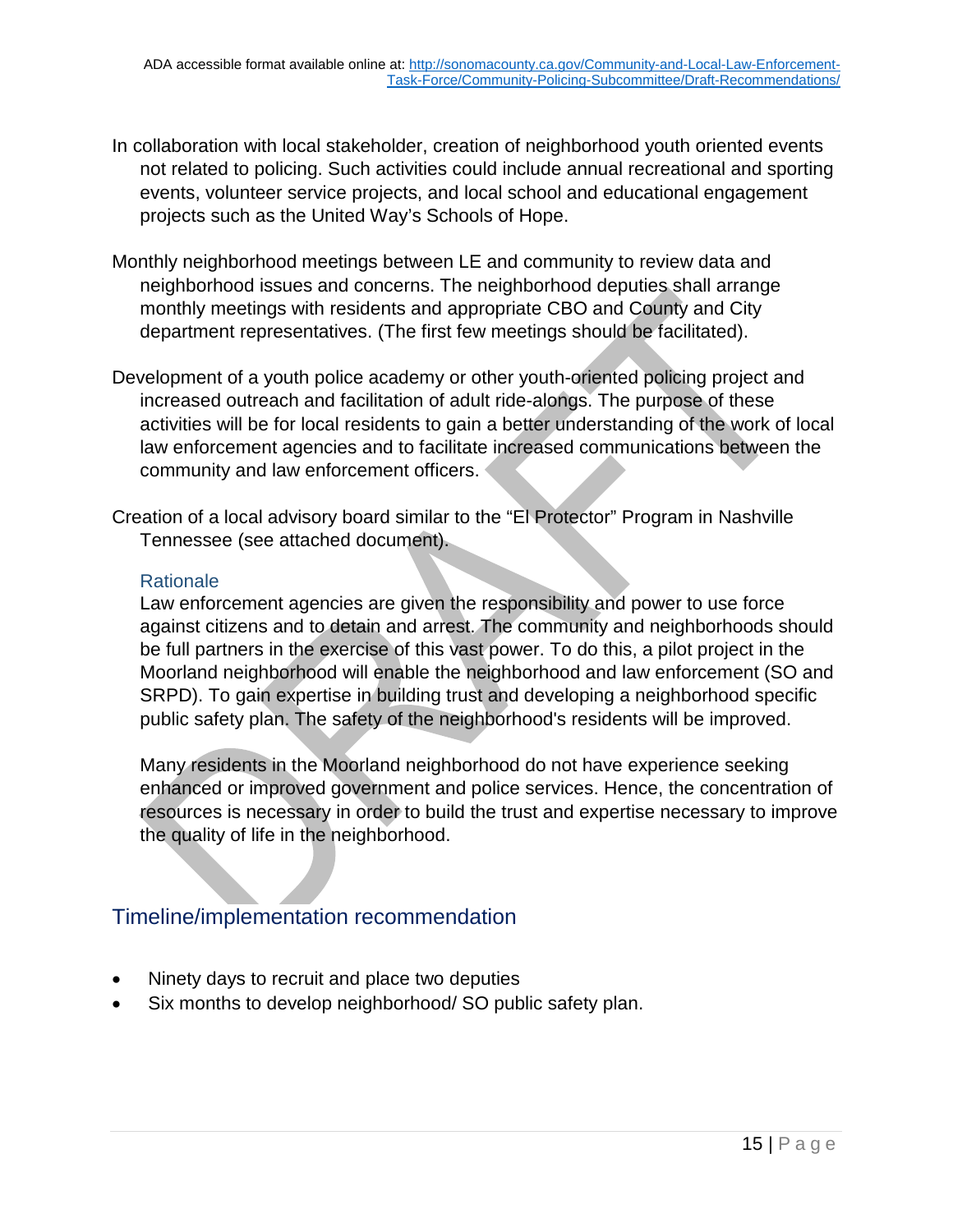## Performance indicator(s)

1.1 Reduction in calls for service and crime, including violent crime, in the Moorland area.

1.2 Increase in trust and satisfaction with LE.

## Additional considerations/alternatives explored

It was assumed that the Moorland area would not want any increase in the presence of the SO in the Moorland area due to Andy Lopez's death. But the neighborhood ranked increased patrols, combined with improvement in the relationship between the area and the SO as the highest priorities in addressing the recreation and well-being needs of the area. See Moorland recreation and well-being plan.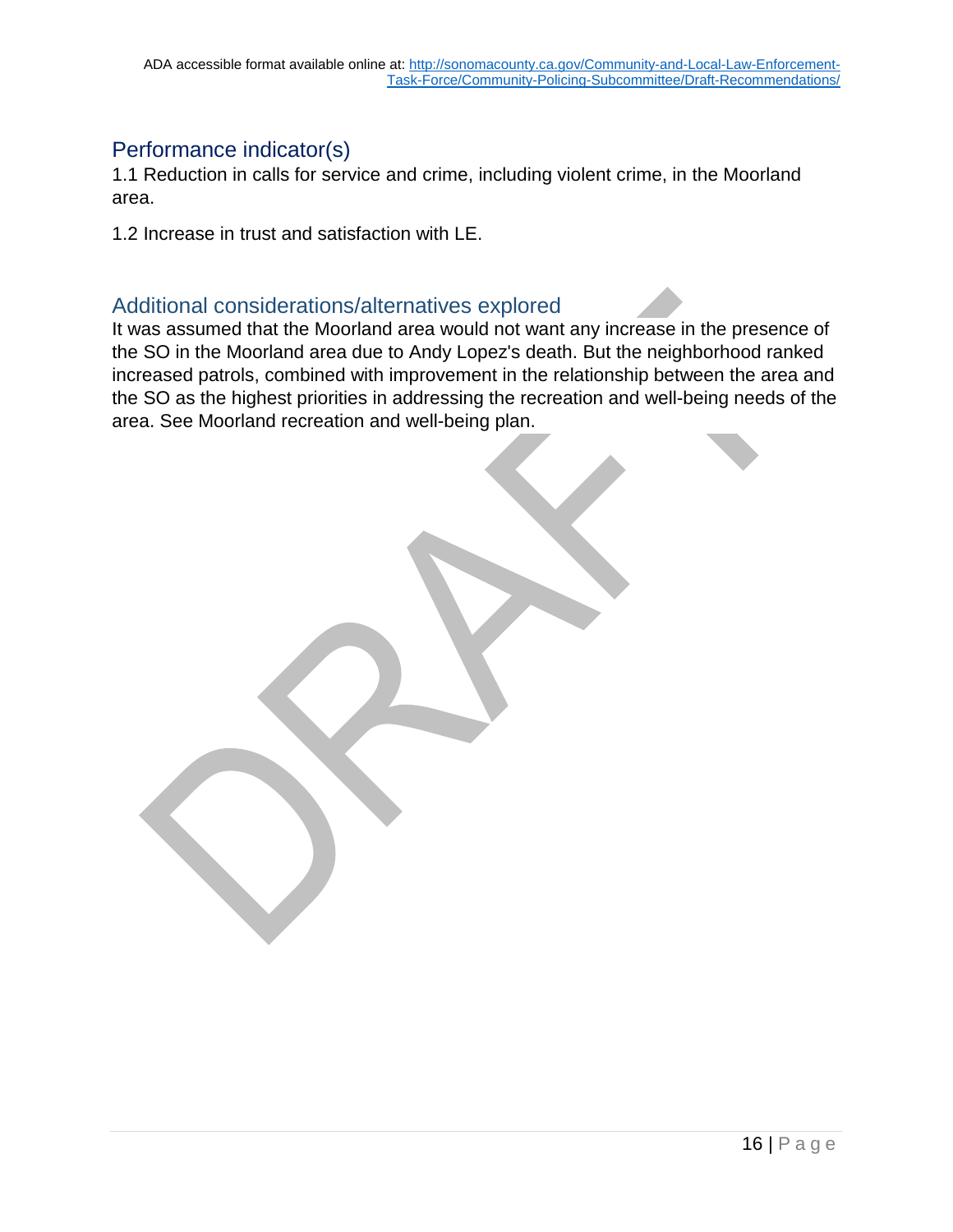# **Recommendation #5 Improve Hiring, Training and Cultural Diversity [DRAFT]**

# **Summary**

The Community Policing subcommittee found it necessary through our investigations of current practices to include recommendations focusing on law enforcement agency (LEA) hiring and training.

In order to begin to instill trust that has been lacking in certain communities between the residents and local law enforcement agencies (LEAs), the Community Policing subcommittee strongly recommends that local LEAs commit to a broad and effective Community Policing philosophy with significant and meaningful involvement from the communities they serve. In keeping with the Community Policing philosophy, the subcommittee also strongly recommends that all local LEAs make additional efforts to hire and maintain staff that are reflective demographically, culturally, and linguistically of the communities they serve.

# **Brief Overview of Process**

In the development of this recommendation, the Community Policing subcommittee received several reports and testimonies from local LEAs regarding their current hiring and training practices; particularly around issues of cultural diversity and representations, that went towards informing the recommendations below.

The subcommittee also received a report from the Sonoma County Human Resources Department regarding the current demographic make-up of the County's workforce, including the Sheriff's Office (see attached HR report).

The subcommittee also to into consideration in developing this recommendation comments made by community members during Task Force and subcommittee meetings and community engagement events, as well as the testimony of family members involved in critical incidents in the County.

While the committee did not feel it had the expertise to evaluate the effectiveness of the current POST Diversity training requirements, we do believe that LEAs should be proactive in enhancing their training around cultural diversity and sensitivity; particularly in light of recent concerns from several communities.

# **Recommendation**

A. Establish a training program that focuses on Community Policing. Critical elements of the Community Policing model should include the fostering of partnerships between LEAs and communities to develop strategies to promote greater public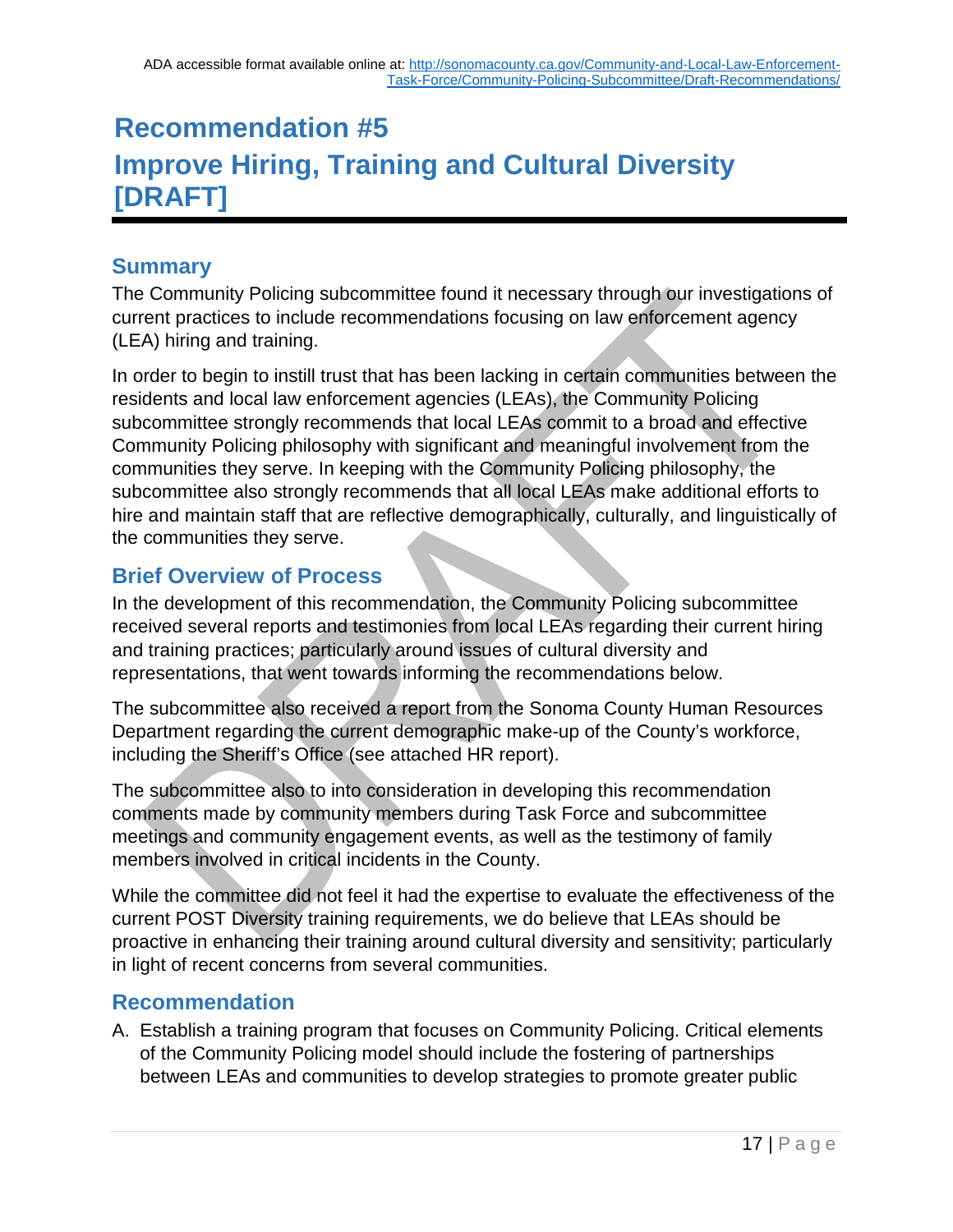safety and the adoption of a problem solving approach to identify and effectively address underlying conditions that give rise to crime and disorder.

- B. Recruit, hire, train and promote individuals with stronger backgrounds in community engagement and volunteering, and involve the community in these decision-making processes.
- C. Develop and implement enhanced training efforts with focus on community policing activities including community involvement and input into the curriculum.
- D. Develop stronger collaboration between the SO and County Human Resources to identify and provide Spanish language training programs for non-native Spanish speaking patrol officers; and explore Spanish language immersion programs for patrol officers, including incentivizing Spanish language learning for non-native speakers.
- E. Recommend that the SO work with County Human Resources and topic experts (eg. sociologists, psychologists, etc) to identify and enhance training around unconscious bias for SO staff.
- F. Enhance cultural diversity and responsiveness training beyond current POST requirements, with community involvement and input in the development and delivery of the training and curriculum. Training should be developed with emphasis on local issues and multiculturalism.
- G. Recommend that Community Policing Model shall be structured to withstand budgetary fluctuations.

## **Rationale**

The killing of a 13 year old Latino youth in our community has forced us to look at what kind of community we want to be and how can we, as a community, work to ensure that similar tragedies never happen again.

Community policing, which instills a partnership between the communities and SO may have prevented this unnecessary tragedy. Our community is and should be a partner with the SO. As partners and together, the SO and community needs to be viewed as problem solvers

#### Resources needed

Sufficient staff to ensure the training and implementation of this recommendation.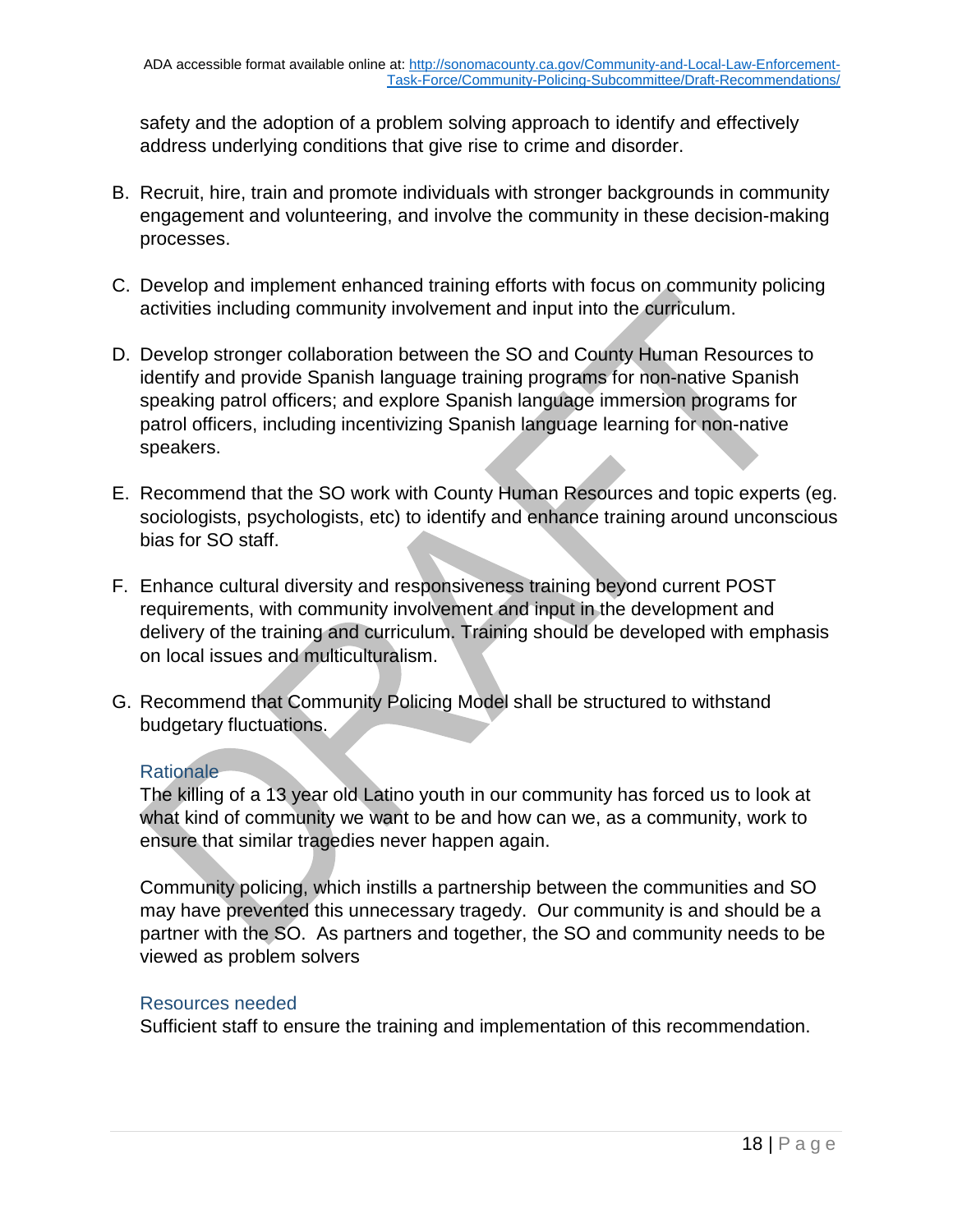## Timeline/implementation recommendation

Within 60 days of this board approved recommendation the Training Program for Community Policing implemented. Within 90 days of this recommendation the SO will begin training current staff in Community Policing

Performance indicator(s) Pending.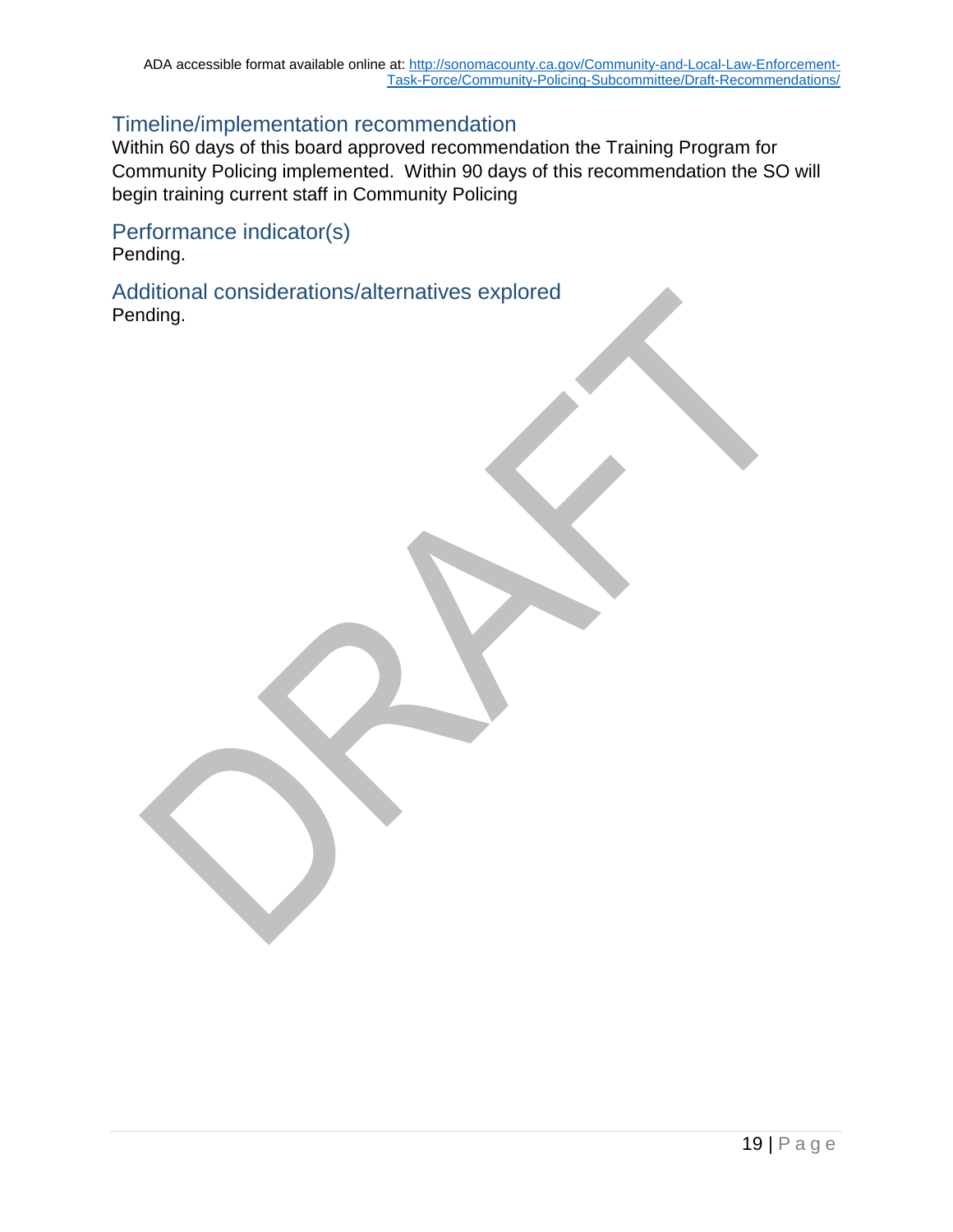# **Recommendation #6 Enhance Alternative Use of Force Practices [DRAFT]**

# **Summary**

The use of deadly force by law enforcement agencies (LEAs) in Sonoma County is of deep concern to many of the communities they serve. In several instances over the past decade, events where deadly force has been used have had a deep eroding effect on the trust between communities and law enforcement.

Updating and clearly defining use of force policies, along with better equipping officers to handle high-stress situations in a safe and non-lethal manner where deadly force may be an option, is one way to begin to rebuild trust in communities and to prevent further tragedies from occurring.

The Community Policing subcommittee recommends that local law enforcement agencies (LEAs) maintain high-level, quality service; to ensure officer safety, accountability, and effective policing.

# **Brief Overview of Process**

The Community Policing subcommittee received reports and presentations from the Sheriff's Office (SO) on their current use of force policies and procedures and a presentation from a San Francisco State professor on 'unconscious bias.' We also received information from the Salt Lake City, UT and Seattle, WA Police Departments regarding their use of force polices; and considered the findings and recommendations of the US Department of Justice's (DOJ) recent report on the Albuquerque, NM Police Departments. Additionally, the subcommittee members reviewed recent publications regarding de-escalation practices, bias-free training, and material received from the NACOLE 2014 conference. Subcommittee members also took into account the testimonies of families of victims involved in recent deadly use of force incidents in the County.

# **Recommendations**

A. Recommend that local LEAs adopt a use of force policy that is aligned with the recent Albuquerque, NM and Seattle, WA models (see attached use of force policies).

## **Rationale**

The model provided has been developed in partnership with the DOJ and represents national best practices.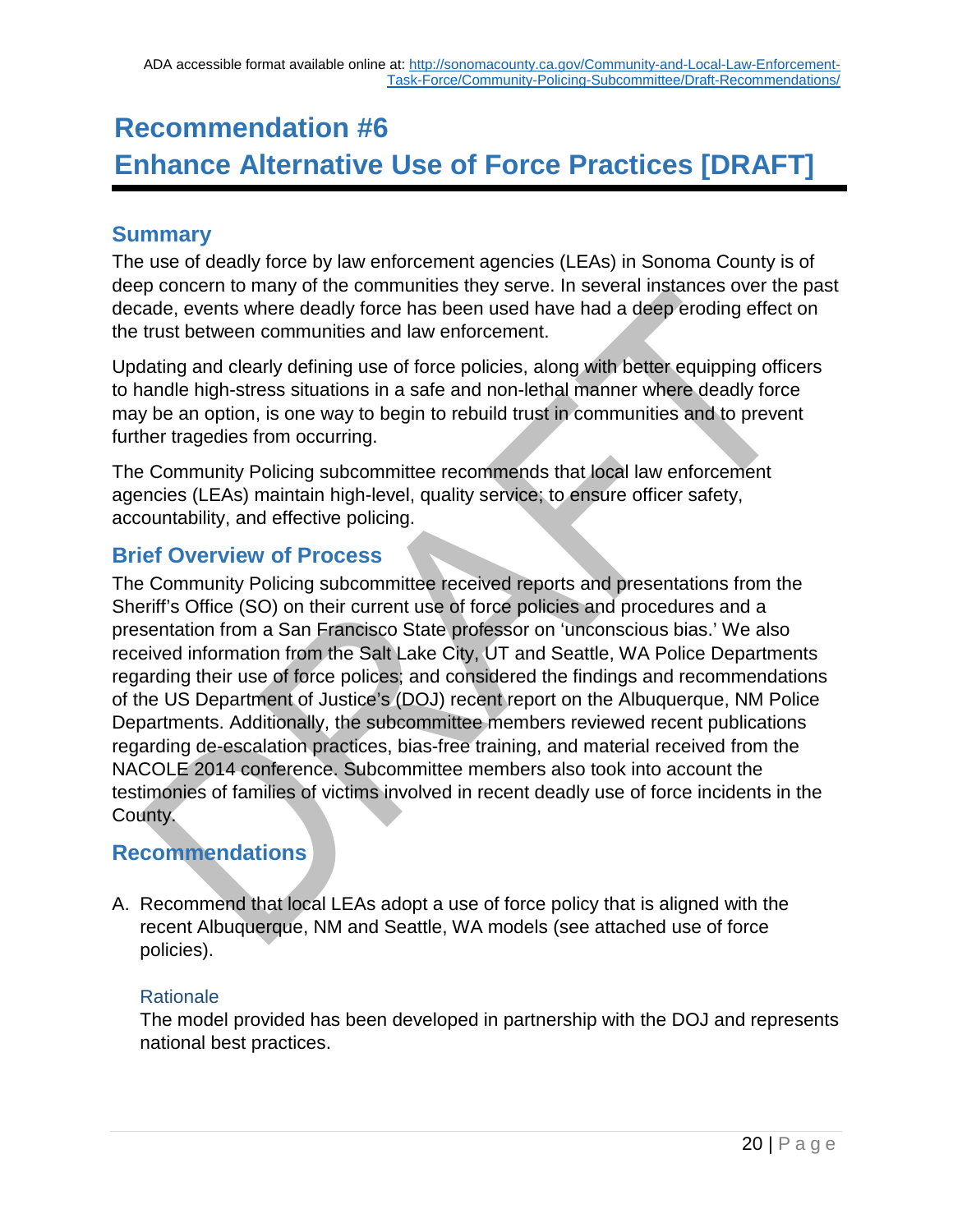B. Recommend that LEAs work to investigate and implement increased training efforts that focus on improving de-escalation practices, advanced mediation/communication techniques, and other state-of-the-art communications training that work to resolve and reduce conflict when dealing with the public.

#### **Rationale**

Recent events on a local and national level, have highlighted the need to look at methods of de-escalation and alternatives to use of force.

C. Recommend that LEA explore and administer training and policies that focus on unintentional bias, which goes hand-in-hand with de-escalation. Encourage local LEA relationship with DOJ to determine and implement best practices for local departments on bias-free policing and de-escalation.

#### **Rationale**

DOJ and other police agencies around the country have found that focusing on training that looks at how unintentional bias affects police work and de-escalation techniques and practices help to build trust in communities.

D. Recommend the implementation of a program similar to San Francisco Police Departments (SFPD) model that offers restorative practices and strategies that includes conflict resolution and has been demonstrated to reduce the number of complaints from the public.

## **Rationale**

If the public has restorative resources available to them, they are more apt to understand the process and options they have in law enforcement encounters. They would be able to have a face-to-face meeting, similar to SFPD model, once a policy is in place to exercise this option.

E. Recommend that LEA take a proactive versus reactive response to solving community problems such as initiating community meetings, surveys, and outreach, in partnership with appropriate CBOs, up to and including a review for possible revisions of LEA policies and practices.

## **Rationale**

The DOJ has found some LEAs to have a "pattern and practice of taking immediate offensive action" rather than acting within the bounds of the Constitution, with many officers not displaying the "thick skin and patience" required for the job. It would be constructive for local LEAs to look at their policies and practices for revisions that would encourage another way of approaching law enforcement within communities. It's vital after a controversial incident that the LEA respond proactively by initiating community meetings with the appropriate County department s and CBOs.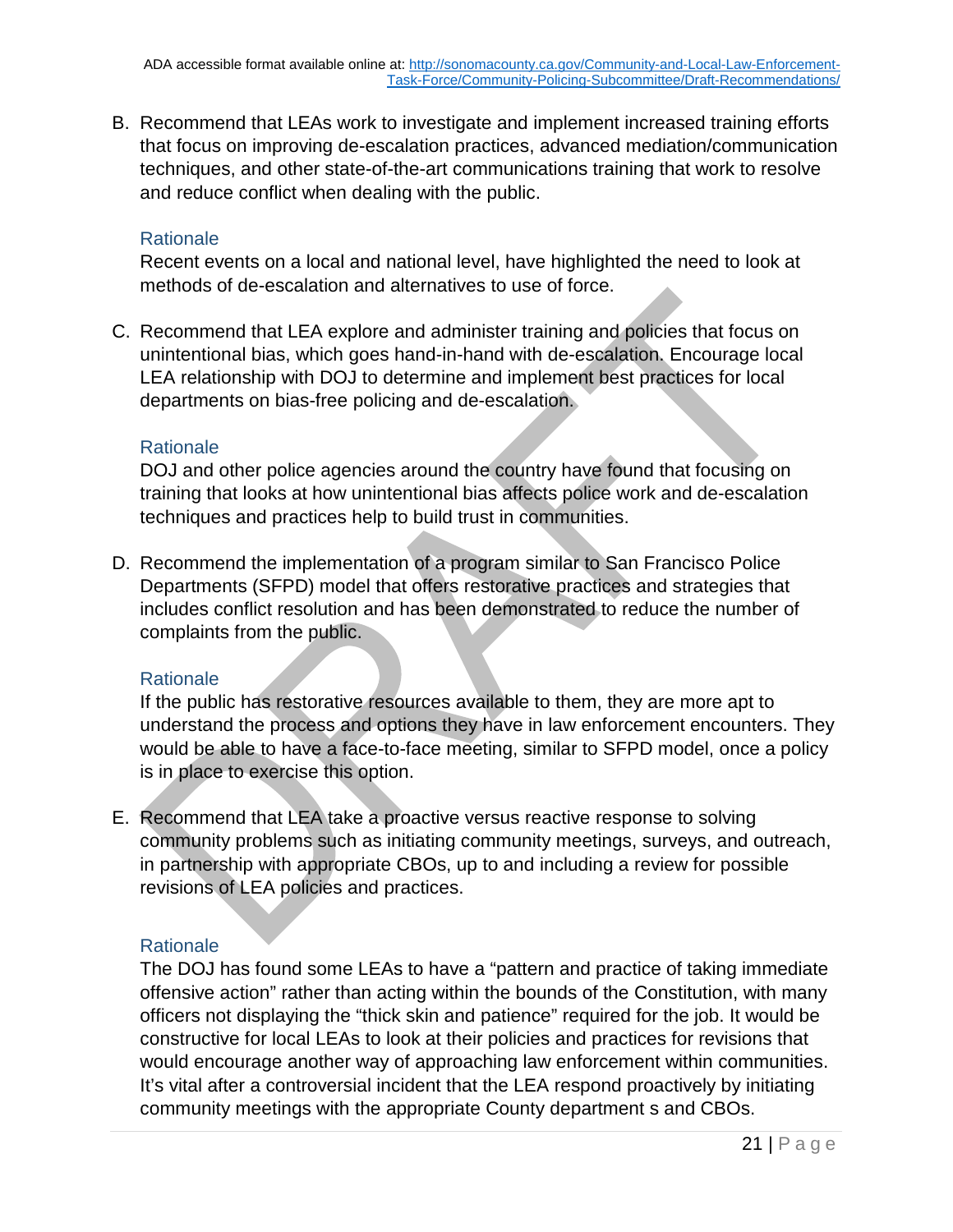F. Recommend that County staff research, review, and implement cost-effective methods for improving the quality of deadly force training and alternate use of force; factors that may lead to proper or improper use of force are leadership, policy, training, and/or fear.

### **Rationale**

We want officers and citizens alike to be safe in the community. An in depth public review of factors affecting the use of force will help educate and promote public trust.

G. Recommend that the SO and other LEAs work closely with the County Administrator's Office and community-based organizations to ensure effective partnering to establish community policing policies and practices. Additionally, the Community Policing model shall be structured to withstand budgetary fluctuations.

#### **Rationale**

It is important to have LEA develop and maintain strategic community partnerships with CBOs who serve the community at large, especially residents in underrepresented communities, such as the *A Portrait of Sonoma County* priority areas.

H. Recommend an independent community-wide assessment of the attitudes, policy, preparedness, and response to law enforcement encounters, followed by an analysis to further recommend changes or added policies, training, or best practices.

#### **Rationale**

The community, including specific neighborhoods, and the SO needs objective data regarding current practices, to determine if there are areas for improvement.

I. Recommend that LEAs review their Field Training Officer (FTO) program to ensure appropriate training (such as the value of relationships with all communities, best community policing practices, etc.) to new hires, FTO trainer selection (with a focus on officers with experience with Community Policing practices, community engagement and relations, etc.), as well as modern evaluation standards for new officers that are based on Community Policing principles. **Rationale** 

The importance of infusing Community Policing principles at all levels of law enforcement is especially important, with new hires or those new to our community. Selecting FTOs that demonstrate successful level of community policing practice is important in starting new hires in the right direction.

J. Recommend that LEA implement supervisor training on managing deadly force encounters and investigations.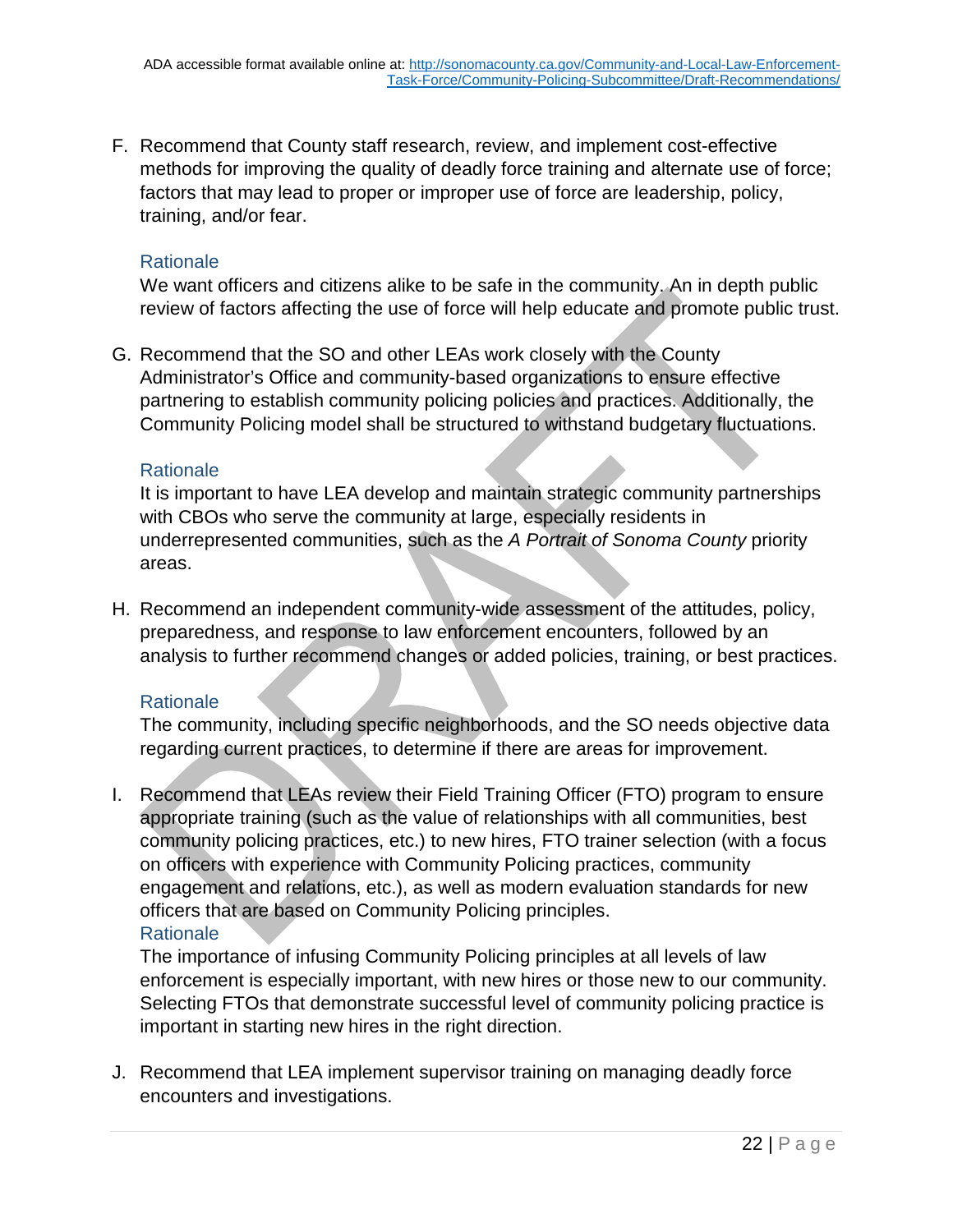A review of how current critical incident investigations are conducted internally should be reviewed to determine if updates to the process are needed.

K. Recommend that LEA and CBO(s) partner to research and implement training that focuses on LEO and community fears, distrust, feelings of harassment, etc. to improve understanding between LEOs and the community, specifically, underrepresented communities.

#### **Rationale**

Managing fears, educating about community, and law enforcement roles will minimize fear within the community and is a powerful approach to reducing deadly force encounters. This training works both ways, where LEOs and community members need to learn about the fears that affect community policing and keep partners from finding solutions.

L. Recommend that local LEAs move from "command and control" model to a community-based "police service".

## **Rationale**

This community-based model builds trust with the community to find solutions.

M. Recommend that SO create a permanent Community Affairs Division with sworn and civilian staff to effectively develop, implement, and manage outreach, partnerships, neighborhood, and other community engagement programs.

## Rationale

The SO needs an effective and dedicated community relations division to develop and maintain the strongest community partnerships and relationships to build trust and to reduce hostility when controversial incidents occur.

# Resources needed

- Start up training cost to train every sworn officer on new policy.
- Partnership with DOJ and training funds for enhanced de-escalation, mediation, and communication training. Possibly, an internal position, such as an ASO that focuses on the specific training recommended by the task force, including partnering with CBOs, DOJ, and others to determine the best training recommended by the task force. Budget may include funds for CBO's work on mediation/training.
- Partnership with DOJ and training funds for identification and administration of training focusing on unintentional bias and de-escalation practices.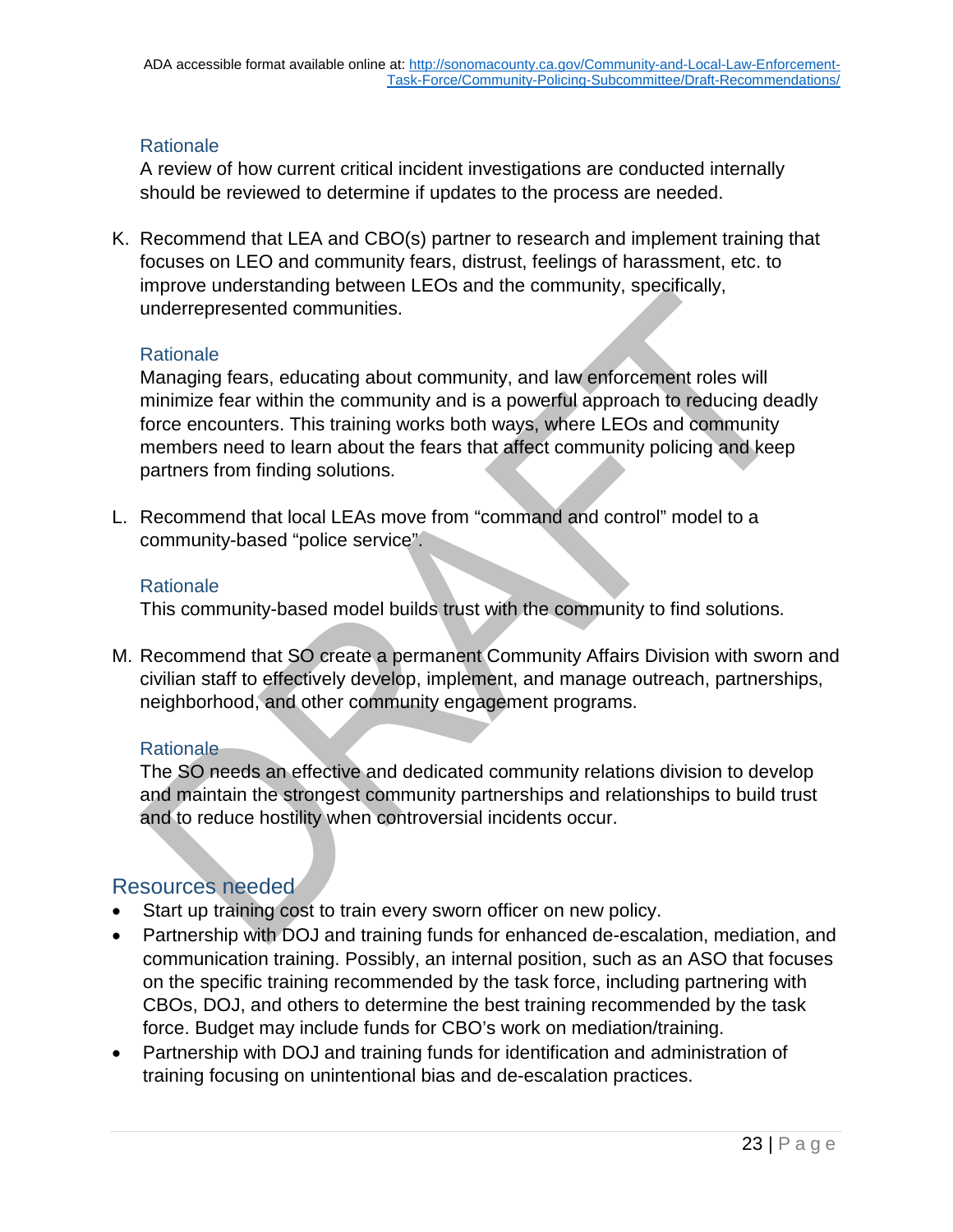## Timeline/implementation recommendation

Within 60 days of Board approval, the LEA and related partners will engage in a plan to research, develop timelines, implement plan, manage program, and report feedback to Board on progress at periodic timeframes.

Use of Force Policy model should be implemented within 90 days.

## Performance indicator(s)

- Increased, effective, and safe use of de-escalation methods and techniques.
- Increased public trust in law enforcement.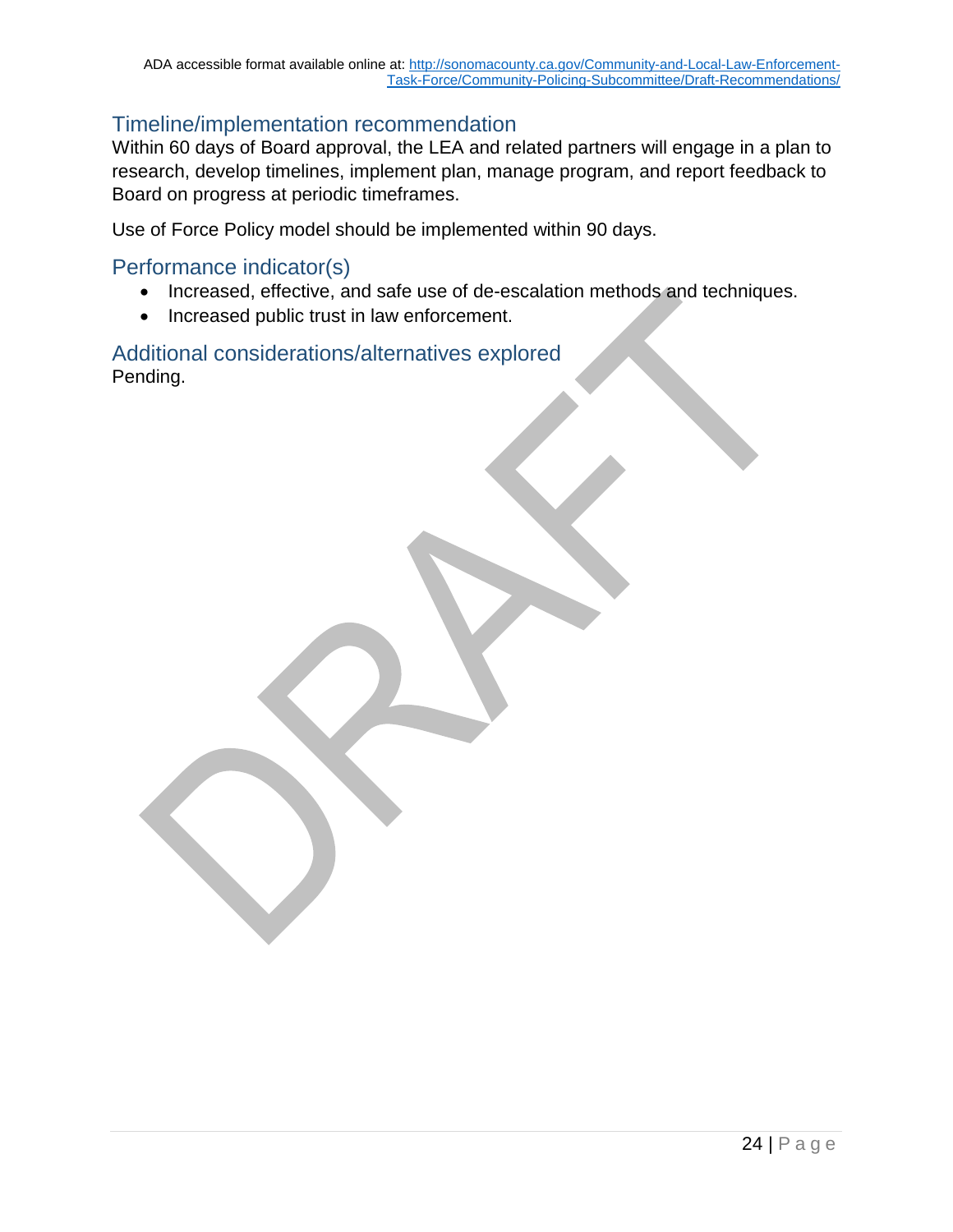# **Recommendation #7 Improve Hiring Practices [DRAFT]**

# **Summary**

The County's Workforce Diversity Report on law enforcement employees demonstrates that the current patrol deputy workforce does not reflect the communities they serve. Latinos in the County are estimated at 30%, in some communities the percentage is higher. The report indicated a significant underutilization of Latinos and women. For example, the percentage of Latinos in other law enforcement job classifications in the County is between 16.7% and 23.1%, but the Deputy Sheriff (patrol) has a Latino percentage of 9.5%. It is recommended that all levels of law enforcement staff should be more representative of the current demographics in Sonoma County.

The hiring process should also take into consideration community relations, community policing, and other aspects that would help identify patrol and other staff that have demonstrated and continue to elevate community relations, community policing practices, and working with community based organizations.

# **Brief Overview of Process**

The Community Policing subcommittee received reports and presentations from Human Resources and law enforcement agencies on their hiring and promotional process, workforce diversity, and the Equal Employment Opportunity Plan (EEOP). The workforce diversity report revealed that the Sheriff's Office is one of two departments that hires Latinos at a lower rate than other departments.

# **Recommendation**

It is imperative that law enforcement agencies hire from the communities served and that the workforce mirror the populations/demographics served. Law enforcement agencies (LEAs) should recruit, hire, train and promote in order to build the strongest commitment to community policing. Additionally, LEAs should increase efforts for bilingual and bicultural recruitments.

In order to establish a law enforcement work force that is culturally diverse and representative of the community in which they serve the Community Policing subcommittee:

A. Recommend SO hire an HR Consultant to focus on Latino outreach efforts to recruit an increased pool of candidates for the SO's Deputy Sheriff (patrol) recruitments and promotions.

## Rationale

There needs to be an intentional plan to recruit a more diverse patrol workforce. The community expects a better representation.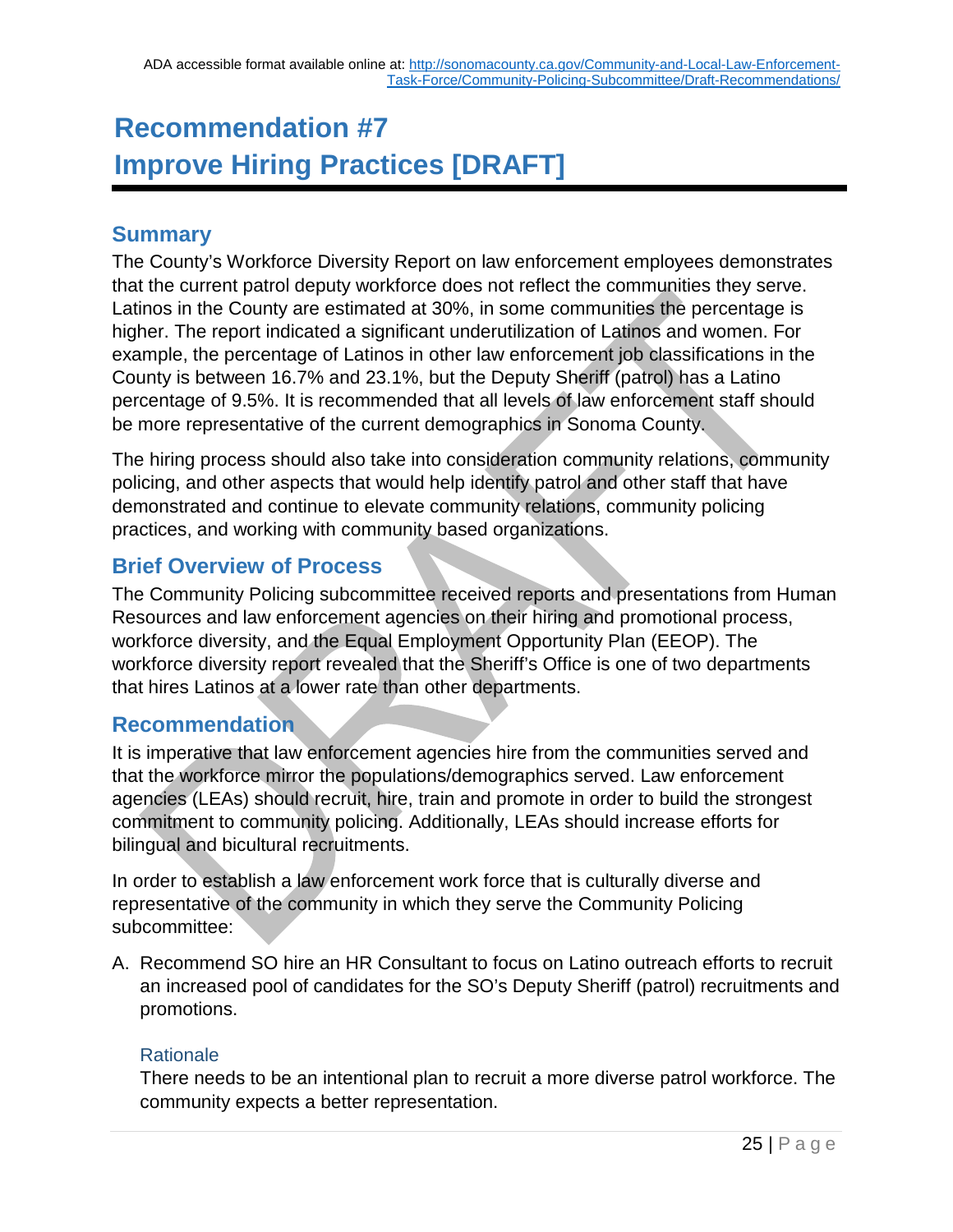B. Recommend support for the County's Equal Employment Opportunity Plan with the goal of hiring more Latinos and women through the implementation of the objectives and goals.

#### **Rationale**

There is a need for the law enforcement agencies to reflect the population served, therefore requiring an increase in the number of Latino and women patrol officers, including bilingual/bicultural skills. The US Department of Justice issued an Equal Employment Opportunity Plan dated March 7, 2012, which highlighted the underutilization of Latinos and women in sworn patrol positions, therefore supporting the recommendation that the Sheriff's Office increase the number of Latino and women officers in their patrol ranks. These recommendations are specific to recruitments of patrol deputies. The Corrections Division is mandated to keep levels of women correctional officers to meet the needs of their female inmate population.

C. Recommend the Sheriff's Office implement an "in-house" training and education program that will foster and encourage existing underrepresented population staff to apply for opportunities as Deputy Sheriff (patrol) positions.

#### **Rationale**

Sheriff's Office has a high number of Latinos and women serving in different positions in their office, and even other County employees in typical legal/law enforcement backgrounds in Probation, District Attorney, and other legal environment offices. An internal program targeting Latinos and women would yield an interest among existing staff that could help the pool of candidates.

D. Recommend the Sheriff's Office take steps to develop a strong partnership with the SRJC Public Safety Training Center to increase hiring of officers from areas being served. In addition, recommend that the Sheriff's Office outreach to and encourage local youth to apply for and complete intensive basic academy, and supply information on financing through career training education and other program funds.

#### **Rationale**

The SRJC Public Safety Training Center is a valuable asset in the community and many local youth seek out the intensive basic academy with the hope to start a law enforcement career. It's beneficial for the SO and other LEAs to partner with the Center with the goal of hiring locally, or those from within the community. Similarly, SO and LEA can collaborate with the Center to encourage youth in the community to enter law enforcement careers and share funding information such as CTE, and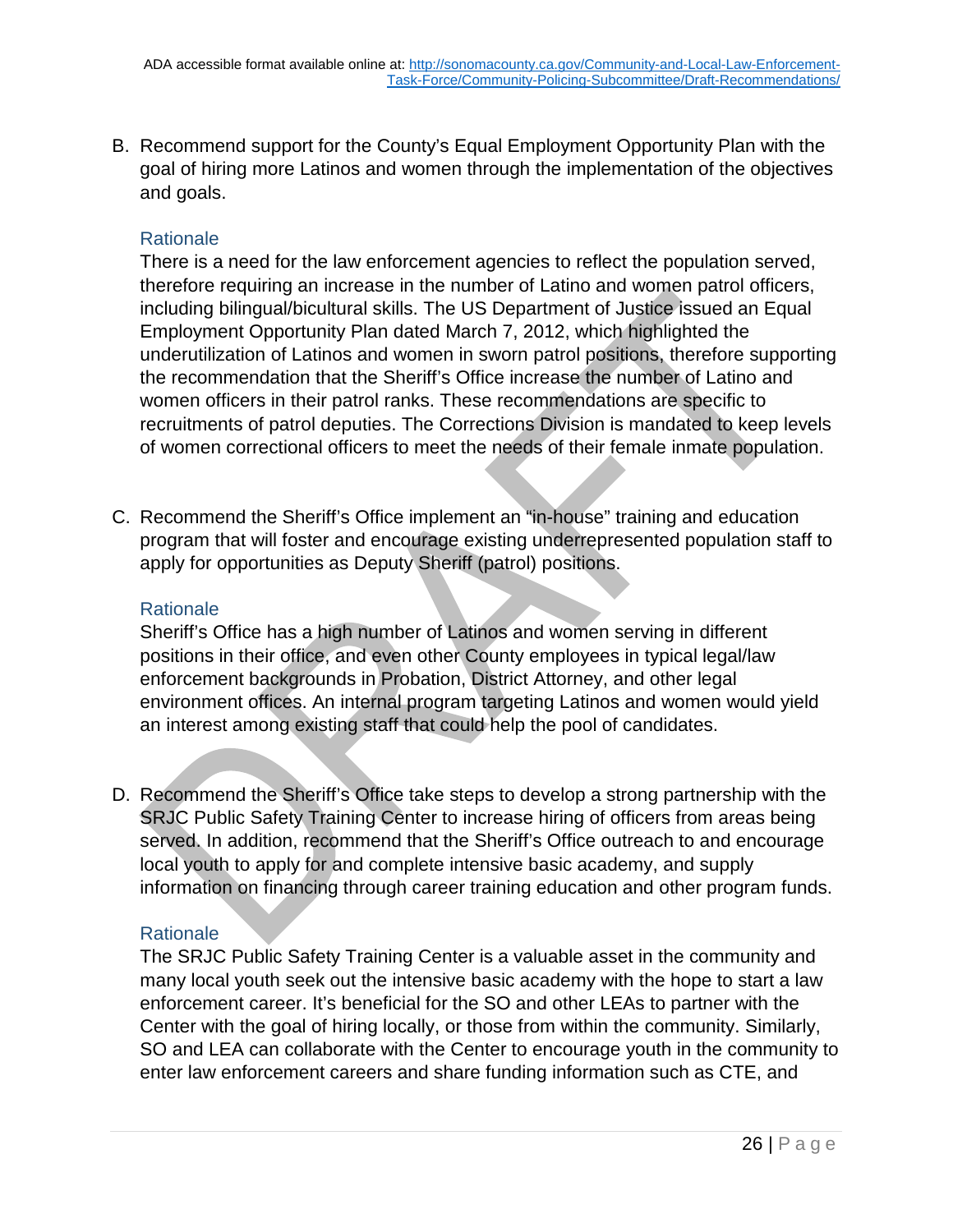other programs. Note: Costs are estimated at \$3,000 for tuition, books, and fees associated with the academy.

E. Recommend that SO outreach to other law enforcement agencies with high percentage of diverse patrol officers to recruit deputies, and attend job fairs/conventions focusing on Latinos, women, and other diverse groups.

## **Rationale**

There are other agencies with a high number of diverse law enforcement members that SO and local LEAs can recruit from. These officers also have the same basic POST requirements and training, so would benefit the community to bring experienced officers that demonstrate excellence in community relations and community policing.

F. Recommend improvements to SO's hiring and promotional practices to allow for community input into the process, by including a variety of community partners in the rating, interviewing, and other steps, especially in promotional examinations.

## **Rationale**

Allowing the community to participate in the interview/hiring process would allow for transparency in the process and that the hiring and selection process and panel members be reflective of the community it serves.

G. Recommend that an HR consultant work with SO and HR to investigate, review, and revise Sheriff's Office outreach and recruitment efforts including the background and final selection process to review for process improvements.

## **Rationale**

A thorough review of the SO outreach and recruitment efforts to include the background and final selection process will help to identify if there are any deficiencies or if processes need to be revised or streamlined; additionally, need to review if there are any steps in the process causing disparate disadvantage to any groups. This can be done through an experienced HR Consultant, police auditor, or other related firm approved through CAO and LEA.

H. Recommend the SO improve the process to outreach, recruit and hire lateral transfers at the sworn officer management and administrative level who may have successful experience in community relations, community policing, and collaboration with CBOs.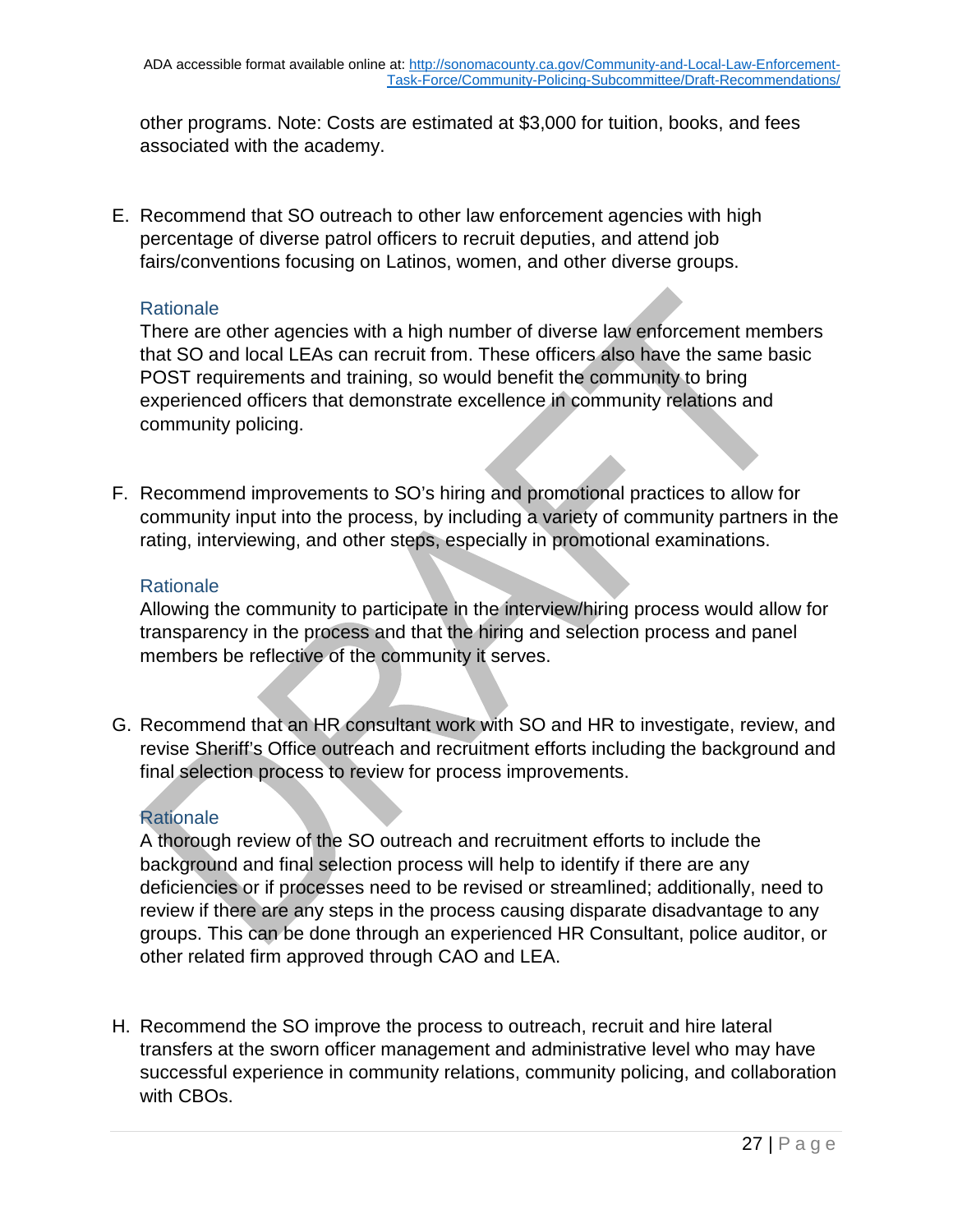To help channel more community relations, community policing atmosphere it is important to hire management level staff that have had success in community relations; many times there may be administrative or sworn level management in other agencies that have successfully demonstrated this experience.

I. Recommend a review or audit (by a reputable police auditor or private firm) of the internal background process to determine pass rates of diverse groups to determine standards to passing and assess if background contributes to disparate impact in hiring, to include a recommendation on which type of background process would be within POST requirements and conducive to hiring a diverse patrol workforce.

#### **Rationale**

The background process may cause disparate impact in hiring of minorities and this may be causing candidates of diverse backgrounds to not be hired in the process. Nationally, the "Ban the Box" initiative has caused employers to review their internal processes to ensure that their background does not cause disparate impact to affected groups. Understandably, law enforcement candidates are excluded from this process due to criminal activity being a disqualifier in most cases. The current background process may still be an obstacle that may inadvertently keep many diverse candidates from being selected for sworn patrol deputy positions, so a thorough, independent review of the background process is necessary to ensure that the background is not causing disparate impact to certain groups.

J. Recommend SO work with HR Consultant to develop specific interview questions that address the candidates' experience with community relations, community policing, and collaboration with CBOs and use them for entry and promotional recruitments.

#### **Rationale**

Focusing interview questions on community relations/policing with behavioral type questions will help identify candidates that have experience working with diverse communities and how they impact the community at large.

K. Recommend the development of supplemental questions for promotional exams that focus on the candidates' ability to relate and engage the community in a positive way, demonstrates their ability to use CBOs in problem solving, and give their responses considerable weight in the process.